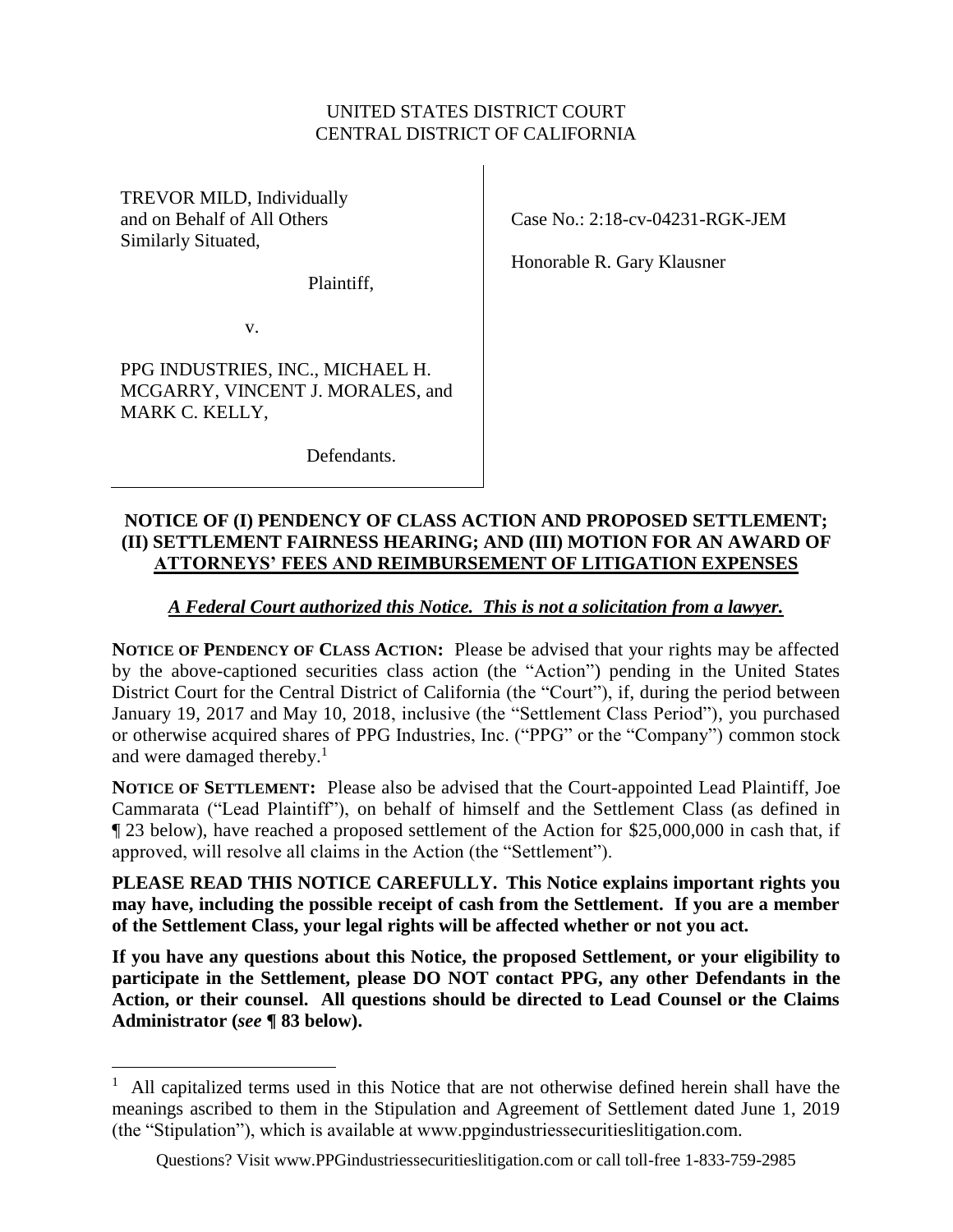1. **Description of the Action and the Settlement Class:** This Notice relates to a proposed Settlement of claims in a pending securities class action brought by investors alleging, among other things, that defendants PPG Industries, Inc. ("PPG"), Michael H. McGarry ("McGarry") and Vincent J. Morales ("Morales") (collectively, with PPG, the "PPG Defendants"), and Mark C. Kelly ("Kelly") (collectively, with the PPG Defendants, the "Defendants"; and together with Lead Plaintiff, the "Parties") violated the federal securities laws by making false and misleading statements regarding PPG. A more detailed description of the Action is set forth in paragraphs [11](#page-5-0)[-22](#page-6-1) below. The proposed Settlement, if approved by the Court, will settle claims of the Settlement Class, as defined in paragraph [23](#page-6-0) below.

2. **Statement of the Settlement Class's Recovery:** Subject to Court approval, Lead Plaintiff, on behalf of himself and the Settlement Class, has agreed to settle the Action in exchange for a settlement payment of \$25,000,000 in cash (the "Settlement Amount") to be deposited into an escrow account. The Net Settlement Fund (*i.e.*, the Settlement Amount plus any and all interest earned thereon (the "Settlement Fund") less (a) any Taxes, (b) any Notice and Administration Costs, (c) any Litigation Expenses awarded by the Court, and (d) any attorneys' fees awarded by the Court) will be distributed in accordance with a plan of allocation that is approved by the Court, which will determine how the Net Settlement Fund shall be allocated among members of the Settlement Class. The proposed plan of allocation (the "Plan of Allocation") is set forth on pages 12-17 below.

3. **Estimate of Average Amount of Recovery Per Share:** Based on Lead Plaintiff's damages expert's estimate of the number of shares of PPG common stock purchased during the Settlement Class Period that may have been affected by the conduct at issue in the Action and assuming that all Settlement Class Members elect to participate in the Settlement, the estimated average recovery (before the deduction of any Court-approved fees, expenses and costs as described herein) per eligible security is \$0.338. Settlement Class Members should note, however, that the foregoing average recovery per share is only an estimate. Some Settlement Class Members may recover more or less than this estimated amount depending on, among other factors, the number of shares of PPG common stock Settlement Class Members purchased/acquired and sold during the Settlement Class Period and the total number of valid Claim Forms submitted. Distributions to Settlement Class Members will be made based on the Plan of Allocation set forth herein (*see* pages 12-17 below) or such other plan of allocation as may be ordered by the Court.

4. **Average Amount of Damages Per Share:** The Parties do not agree on the average amount of damages per share that would be recoverable if Lead Plaintiff were to prevail in the Action. Among other things, Defendants do not agree with the assertion that they violated the federal securities laws or that any damages were suffered by any members of the Settlement Class as a result of their conduct.

5. **Attorneys' Fees and Expenses Sought:** Lead Counsel, which has been prosecuting the Action on a wholly contingent basis since filing the motion for appointment of Joe Cammarata as Lead Plaintiff and approval as Lead Counsel in July 2018, has not received any payment of attorneys' fees for their representation of the Settlement Class and has advanced the funds to pay expenses necessarily incurred to prosecute this Action. Court-appointed Lead Counsel, Glancy Prongay & Murray LLP, will apply to the Court for an award of attorneys' fees in an amount not to exceed 27% of the Settlement Fund. In addition, Lead Counsel will apply for reimbursement of Litigation Expenses paid or incurred in connection with the institution, prosecution, and resolution of the claims against the Defendants, in an amount not to exceed \$735,000, which may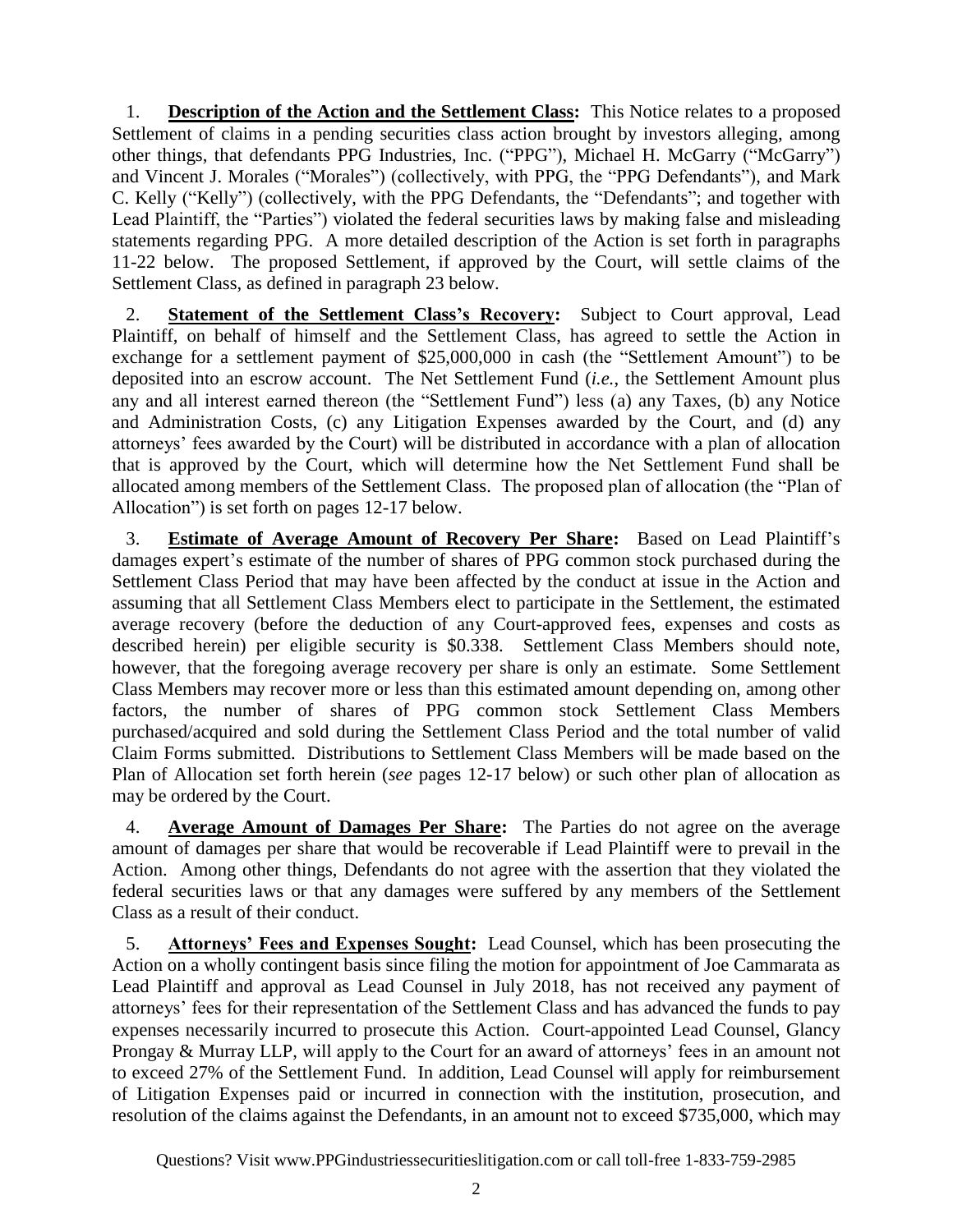include an application for reimbursement of the reasonable costs and expenses incurred by Lead Plaintiff directly related to his representation of the Settlement Class. Any fees and expenses awarded by the Court will be paid from the Settlement Fund. Settlement Class Members are not personally liable for any such fees or expenses. The estimate of the average cost per affected share of PPG common stock, if the Court approves Lead Counsel's fee and expense application, is \$0.10 per eligible share.

6. **Identification of Attorneys' Representatives:** Lead Plaintiff and the Settlement Class are represented by Leanne H. Solish, Esq. of Glancy Prongay & Murray LLP, 1925 Century Park East, Suite 2100, Los Angeles, CA 90067, (888) 773-9224, settlements@glancylaw.com.

7. **Reasons for the Settlement:** Lead Plaintiff's principal reason for entering into the Settlement is the substantial immediate cash benefit for the Settlement Class without the risk or the delays inherent in further litigation. Moreover, the substantial cash benefit provided under the Settlement must be considered against the significant risk that a smaller recovery – or indeed no recovery at all – might be achieved after contested motions, a trial of the Action, and the likely appeals that would follow a trial. This process could be expected to last several years. Defendants, who deny all allegations of wrongdoing or liability whatsoever, are entering into the Settlement solely to eliminate the uncertainty, burden, and expense of further protracted litigation.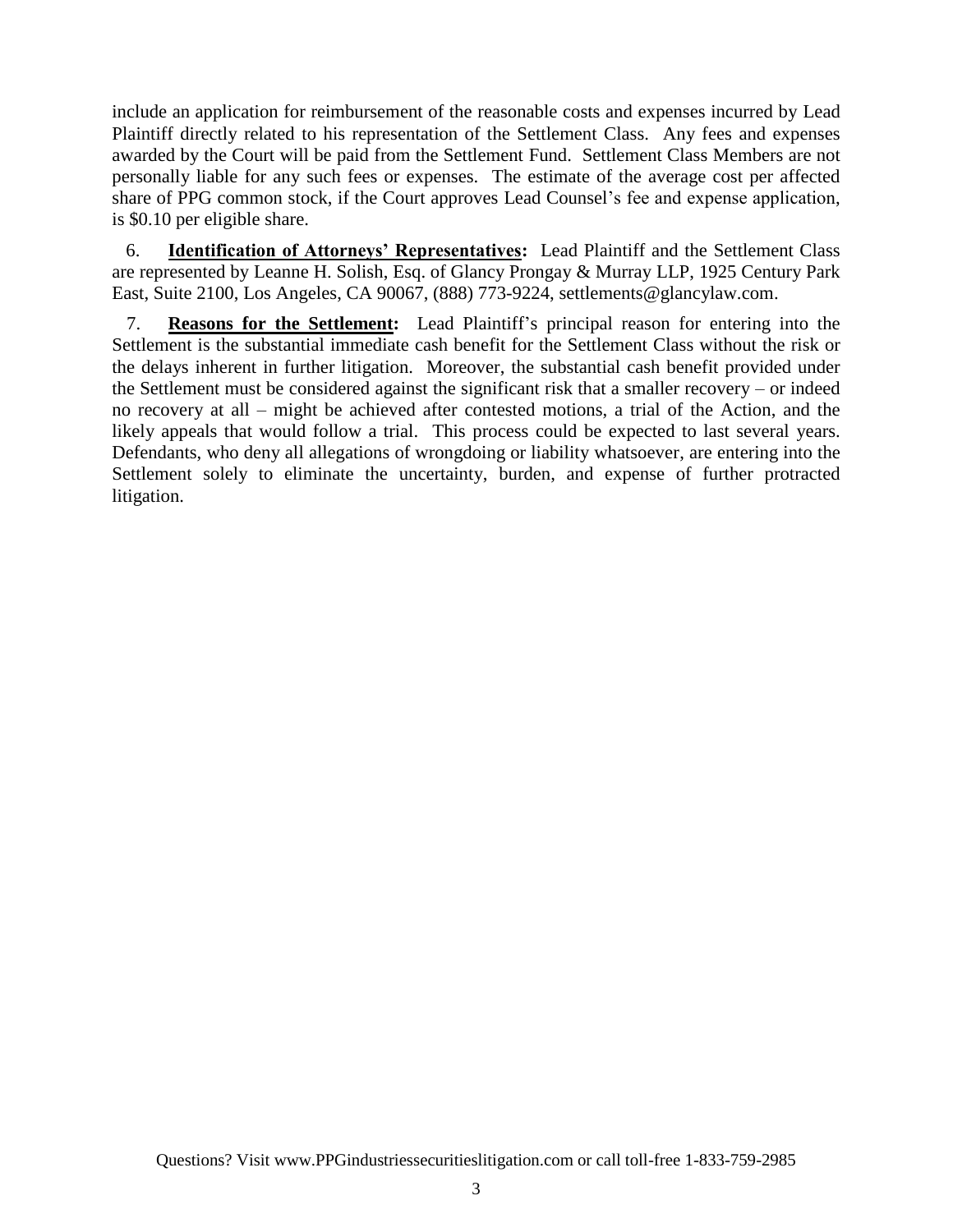# **YOUR LEGAL RIGHTS AND OPTIONS IN THE SETTLEMENT:**

| <b>SUBMIT A CLAIM FORM</b><br><b>ONLINE OR POSTMARKED</b><br><b>NO LATER THAN</b><br><b>DECEMBER 20, 2019.</b>                                                                                                | This is the only way to be eligible to receive a payment<br>from the Settlement Fund. If you are a Settlement Class<br>Member and you remain in the Settlement Class, you will<br>be bound by the Settlement as approved by the Court and<br>you will give up any Released Plaintiffs' Claims (defined in<br>132 below) that you have against Defendants and the other<br>Defendants' Releasees (defined in $\P$ 33 below), so it is in<br>your interest to submit a Claim Form.                   |
|---------------------------------------------------------------------------------------------------------------------------------------------------------------------------------------------------------------|----------------------------------------------------------------------------------------------------------------------------------------------------------------------------------------------------------------------------------------------------------------------------------------------------------------------------------------------------------------------------------------------------------------------------------------------------------------------------------------------------|
| <b>EXCLUDE YOURSELF</b><br><b>FROM THE SETTLEMENT</b><br><b>CLASS BY SUBMITTING A</b><br><b>WRITTEN REQUEST FOR</b><br><b>EXCLUSION SO THAT IT IS</b><br><b>RECEIVED NO LATER</b><br>THAN SEPTEMBER 30, 2019. | If you exclude yourself from the Settlement Class, you will<br>not be eligible to receive any payment from the Settlement<br>Fund. This is the only option that allows you ever to be part<br>of any other current or future lawsuit against any of the<br>Defendants or the other Defendants' Releasees concerning<br>the Released Plaintiffs' Claims.                                                                                                                                            |
| <b>OBJECT TO THE</b><br><b>SETTLEMENT BY</b><br><b>SUBMITTING A WRITTEN</b><br><b>OBJECTION SO THAT IT IS</b><br><b>RECEIVED NO LATER</b><br>THAN SEPTEMBER 30, 2019.                                         | If you do not like the proposed Settlement, the proposed<br>Plan of Allocation, or the request for attorneys' fees and<br>reimbursement of Litigation Expenses, you may write to the<br>Court and explain why you do not like them. You cannot<br>object to the Settlement, the Plan of Allocation, or the fee<br>and expense request unless you are a Settlement Class<br>Member and do not exclude yourself from the Settlement<br>Class.                                                        |
| <b>GO TO A HEARING ON</b><br><b>OCTOBER 21, 2019 AT 9:00</b><br>A.M., AND FILE A NOTICE<br>OF INTENTION TO APPEAR<br><b>SO THAT IT IS RECEIVED</b><br><b>NO LATER THAN</b><br><b>SEPTEMBER 30, 2019.</b>      | Filing a written objection and notice of intention to appear<br>by September 30, 2019 allows you to speak in Court, at the<br>discretion of the Court, about the fairness of the proposed<br>Settlement, the Plan of Allocation, and/or the request for<br>attorneys' fees and reimbursement of Litigation Expenses.<br>If you submit a written objection, you may (but you do not<br>have to) attend the hearing and, at the discretion of the<br>Court, speak to the Court about your objection. |
| DO NOTHING.                                                                                                                                                                                                   | If you are a member of the Settlement Class and you do not<br>submit a valid Claim Form, you will not be eligible to<br>receive any payment from the Settlement Fund. You will,<br>however, remain a member of the Settlement Class, which<br>means that you give up your right to sue about the claims<br>that are resolved by the Settlement (including the Released<br>Plaintiffs' Claims) and you will be bound by any judgments<br>or orders entered by the Court in the Action.              |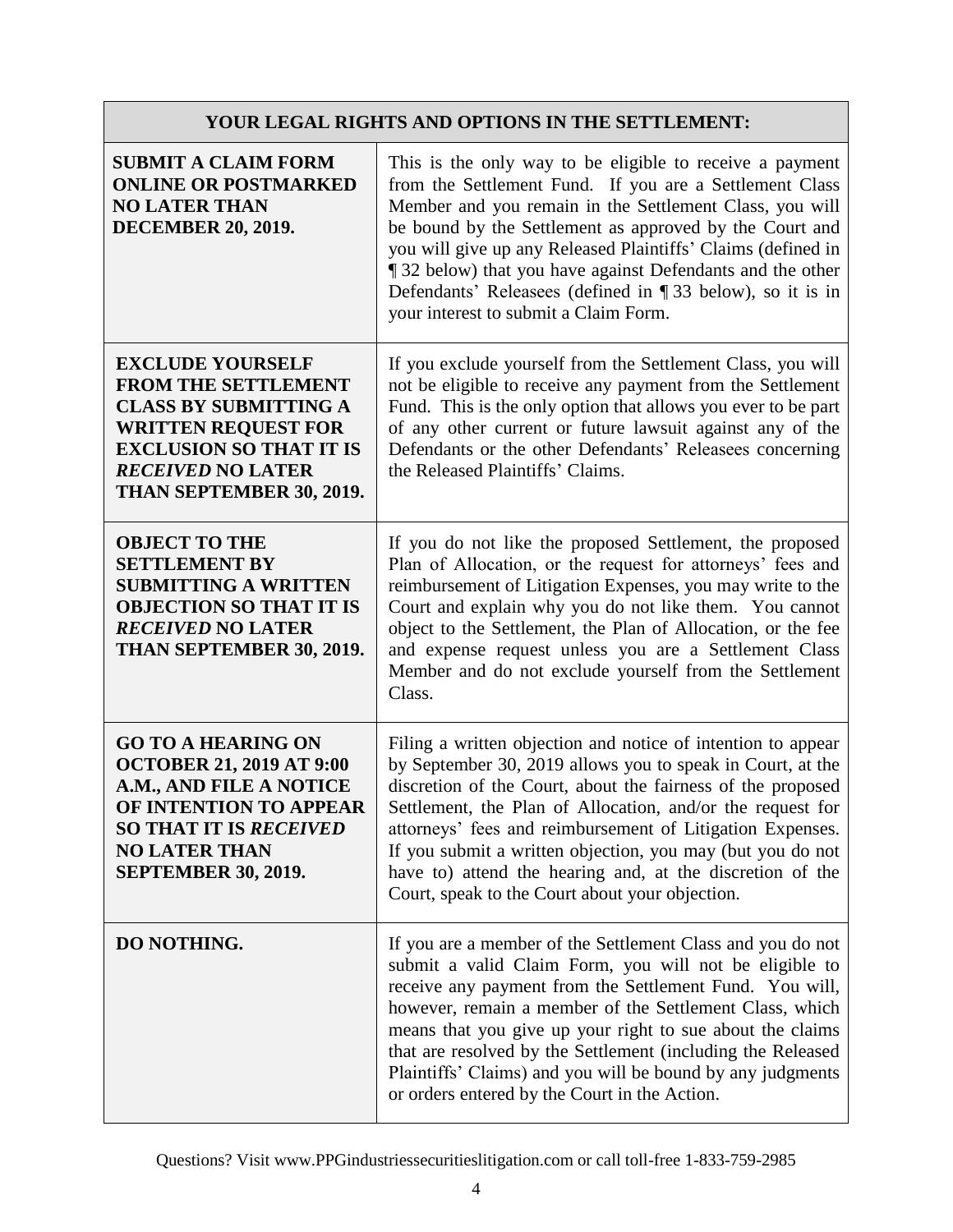# **WHAT THIS NOTICE CONTAINS**

| How Do I Know If I Am Affected By The Settlement?                                                            |  |
|--------------------------------------------------------------------------------------------------------------|--|
|                                                                                                              |  |
|                                                                                                              |  |
| How Are Settlement Class Members Affected By The Action                                                      |  |
|                                                                                                              |  |
|                                                                                                              |  |
| What Payment Are The Attorneys For The Settlement Class Seeking?                                             |  |
| What If I Do Not Want To Be A Member Of The Settlement Class?                                                |  |
| When And Where Will The Court Decide Whether To Approve The<br>Settlement? Do I Have To Come To The Hearing? |  |
|                                                                                                              |  |
| Can I See The Court File?                                                                                    |  |

# **WHY DID I GET THIS NOTICE?**

8. The Court directed that this Notice be mailed to you because you or someone in your family or an investment account for which you serve as a custodian may have purchased or otherwise acquired one or more shares of PPG common stock during the Settlement Class Period. The Court has directed us to send you this Notice because, as a potential Settlement Class Member, you have a right to know about your options before the Court rules on the proposed Settlement. Additionally, you have the right to understand how this class action lawsuit may generally affect your legal rights. If the Court approves the Settlement, and the Plan of Allocation (or some other plan of allocation), the claims administrator selected by Lead Plaintiff and approved by the Court will make payments pursuant to the Settlement after any objections and appeals are resolved.

9. The purpose of this Notice is to inform you of the existence of this case, that it is a class action, how you might be affected, and how to exclude yourself from the Settlement Class if you wish to do so. It is also being sent to inform you of the terms of the proposed Settlement, and of a hearing to be held by the Court to consider the fairness, reasonableness, and adequacy of the Settlement, the proposed Plan of Allocation and the motion by Lead Counsel for an award of attorneys' fees and reimbursement of Litigation Expenses (the "Settlement Hearing"). *See* paragraph [74](#page-18-0) below for details about the Settlement Hearing, including the date and location of the hearing.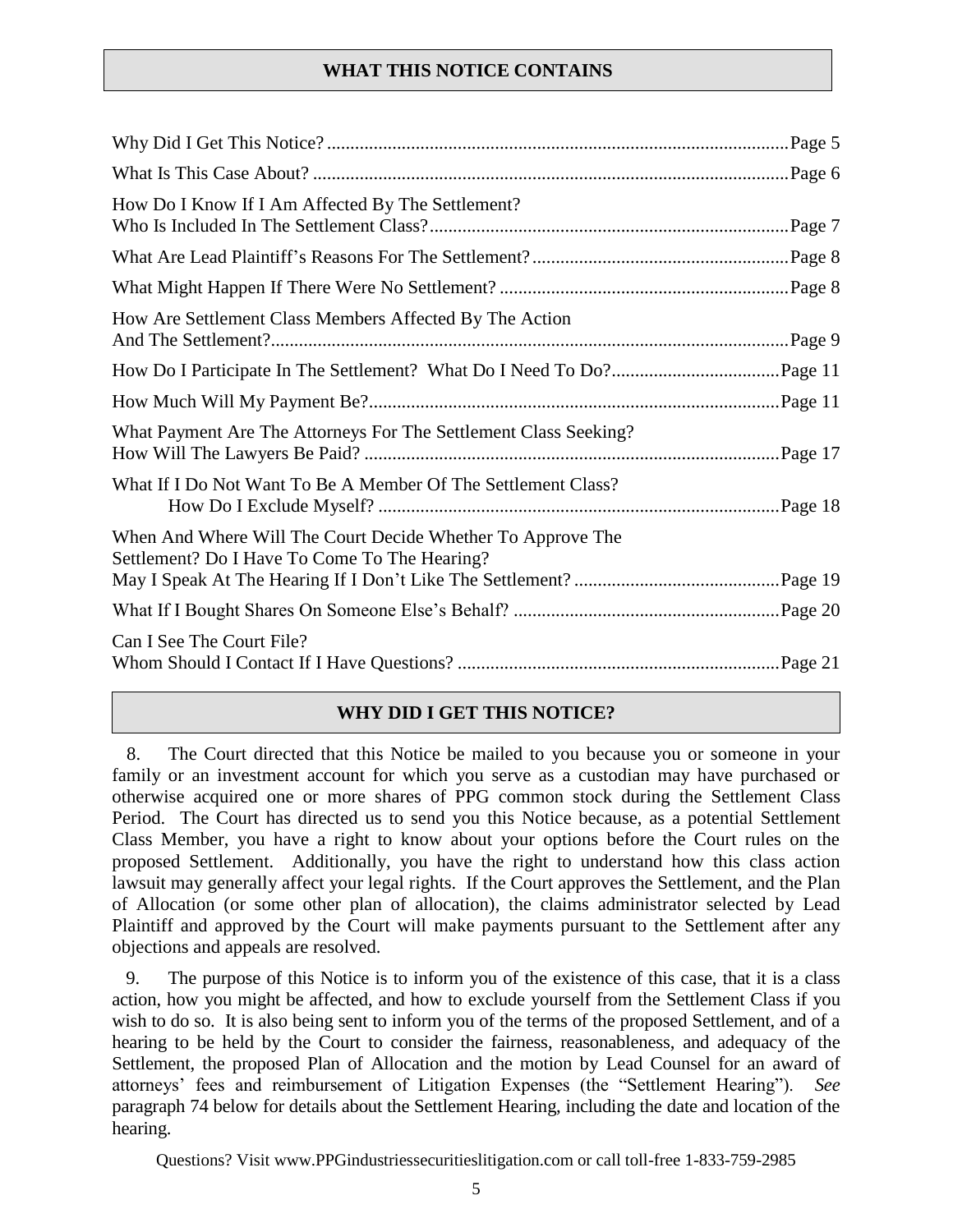10. The issuance of this Notice is not an expression of any opinion by the Court concerning the merits of any claim in the Action, and the Court still has to decide whether to approve the Settlement. If the Court approves the Settlement and a plan of allocation, then payments to Authorized Claimants will be made after any appeals are resolved and after the completion of all claims processing. Please be patient, as this process can take some time to complete.

#### **WHAT IS THIS CASE ABOUT?**

<span id="page-5-0"></span>11. PPG is a Fortune 500 company headquartered in Pittsburgh, Pennsylvania, and is a global supplier of paints, coatings, and specialty materials.

12. The Action was filed on May 20, 2018, in the United States District Court for the Central District of California, styled *Mild v. PPG Industries, Inc.et al.*, Case No.: 2:18-cv-04231.

13. By Order dated August 27, 2018, the Court appointed Joe Cammarata Lead Plaintiff in the Action; and approved Lead Plaintiff's selection of Glancy Prongay & Murray LLP as Lead Counsel for the putative class.

14. On September 21, 2018, Lead Plaintiff filed and served his Amended Class Action Complaint for Violations of the Federal Securities Laws (the "Complaint") asserting claims against: (a) defendants PPG and Kelly under Section 10(b) of the Securities Exchange Act of 1934 (the "Exchange Act") and Rule 10b-5 promulgated thereunder; and (b) defendants McGarry, Morales, and Kelly under Section 20(a) of the Exchange Act. Among other things, the Complaint alleges that violations of PPG's accounting policies and procedures caused material misstatements in PPG's financial reporting. The Complaint further alleged that the price of PPG's common stock was artificially inflated as a result of Defendants' allegedly false and misleading statements, and declined when the truth was revealed.

15. On October 5, 2018, the PPG Defendants and Defendant Kelly each filed a motion to dismiss the Complaint. On October 22, 2018, Lead Plaintiff filed his papers in opposition and, on November 5, 2018, the PPG Defendants and Defendant Kelly filed reply papers. On December 21, 2018, the Court entered its Order denying Defendants' motions to dismiss the Complaint.

16. On January 4, 2019, the PPG Defendants and Defendant Kelly each filed answers to the Complaint.

17. With the automatic stay of discovery imposed by the Private Securities Litigation Reform Act of 1995 ("PSLRA") having been lifted following the denial of the motions to dismiss, the Parties exchanged initial disclosures on January 25, 2019, and commenced fact discovery.

18. On March 8, 2019, Lead Plaintiff filed his motion for class certification, together with the expert report of Dr. David Tabak of NERA Economic Consulting regarding market efficiency. Defendants opposed class certification, and the motion for class certification was fully briefed on April 8, 2019.

19. On April 22, 2019, Lead Counsel and Defendants' Counsel met with former United States District Court Judge Layn R. Phillips, a highly experienced, neutral mediator, who presided over a full-day mediation session between the Parties in New York. In advance of the mediation session, the Parties each submitted and exchanged detailed mediation statements and exhibits, that addressed, among other things, issues related to liability and damages. The session ended without an agreement to settle. However, Judge Phillips informed the parties that he would be making a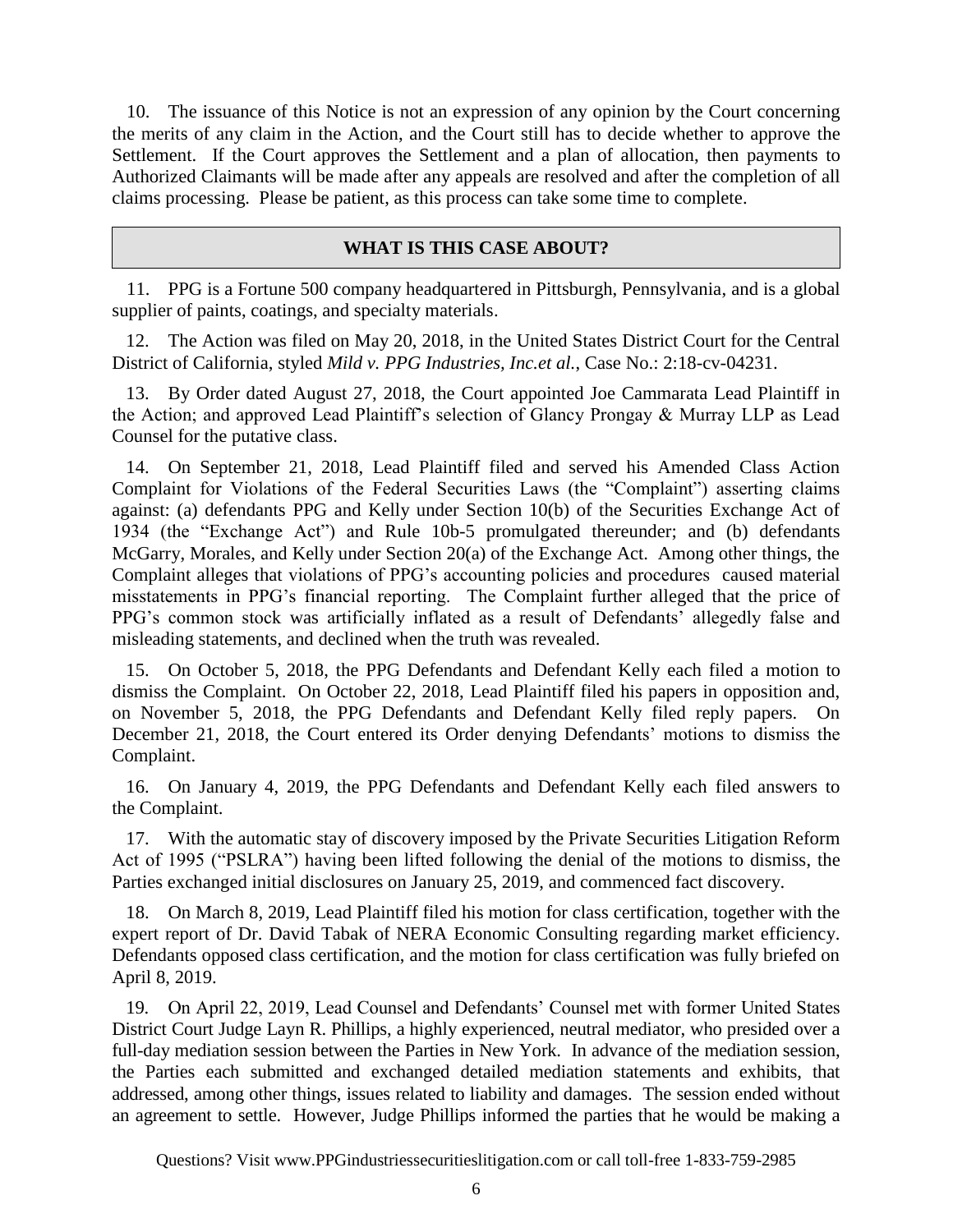mediator's proposal. Shortly thereafter, Judge Phillips presented a mediator's recommendation that the Action be settled for \$25,000,000, and undertook to conduct further discussions with the Parties. The Parties thereafter accepted the mediator's proposal and agreed to settle the Action for \$25,000,000.

20. Based on the investigation, prosecution, and mediation of the case, and the review of hundreds of thousands of pages of documents produced by Defendants, Lead Plaintiff and Lead Counsel have concluded that the terms and conditions of this Stipulation are fair, reasonable, and adequate to Lead Plaintiff and other Settlement Class Members, and in their best interests. Based on Lead Plaintiff's direct oversight of the prosecution of this matter and with the advice of his counsel, Lead Plaintiff has agreed to settle and release the claims raised in the Action pursuant to the terms and provisions of the Stipulation, after considering, among other things, (a) the substantial financial benefit that Lead Plaintiff and the other members of the Settlement Class will receive under the proposed Settlement; and (b) the significant risks and costs of continued litigation and trial.

21. Defendants are entering into the Stipulation solely to eliminate the uncertainty, burden, and expense of further protracted litigation. Each of the Defendants denies any liability or wrongdoing, and the Stipulation shall in no event be construed or deemed to be evidence of or an admission or concession on the part of any of the Defendants, or any other of the Defendants' Releasees (defined in ¶ [33](#page-8-1) below), with respect to any claim or allegation of any fault or liability or wrongdoing or damage whatsoever, or any infirmity in the defenses that the Defendants have, or could have, asserted. Similarly, the Stipulation shall in no event be construed or deemed to be evidence of or an admission or concession on the part of any Lead Plaintiff of any infirmity in any of the claims asserted in the Action, or an admission or concession that any of the Defendants' defenses to liability had any merit.

<span id="page-6-1"></span>22. On July 25, 2019, the Court preliminarily approved the Settlement, authorized this Notice to be disseminated to potential Settlement Class Members, and scheduled the Settlement Hearing to consider whether to grant final approval to the Settlement.

# **HOW DO I KNOW IF I AM AFFECTED BY THE SETTLEMENT? WHO IS INCLUDED IN THE SETTLEMENT CLASS?**

<span id="page-6-0"></span>23. If you are a member of the Settlement Class, you are subject to the Settlement, unless you timely request to be excluded. The Settlement Class consists of:

all persons and entities who or which purchased or otherwise acquired PPG common stock between January 19, 2017 and May 10, 2018, inclusive (the "Settlement Class Period") and who were damaged thereby.

Excluded from the Settlement Class are Defendants; members of the Immediate Family of each of the Individual Defendants; the current and former Officers and/or directors of PPG; any person, firm, trust, corporation, Officer, director or other individual or entity in which any Defendant has a controlling interest or which is related to or affiliated with any of the Defendants; and the legal representatives, agents, affiliates, heirs, successors-in-interest or assigns of any such excluded party. Also excluded from the Settlement Class are any persons or entities who or which exclude themselves by submitting a request for exclusion in accordance with the requirements set forth in this Notice. *See* "What If I Do Not Want To Be A Member Of The Settlement Class? How Do I Exclude Myself," on page 18 below.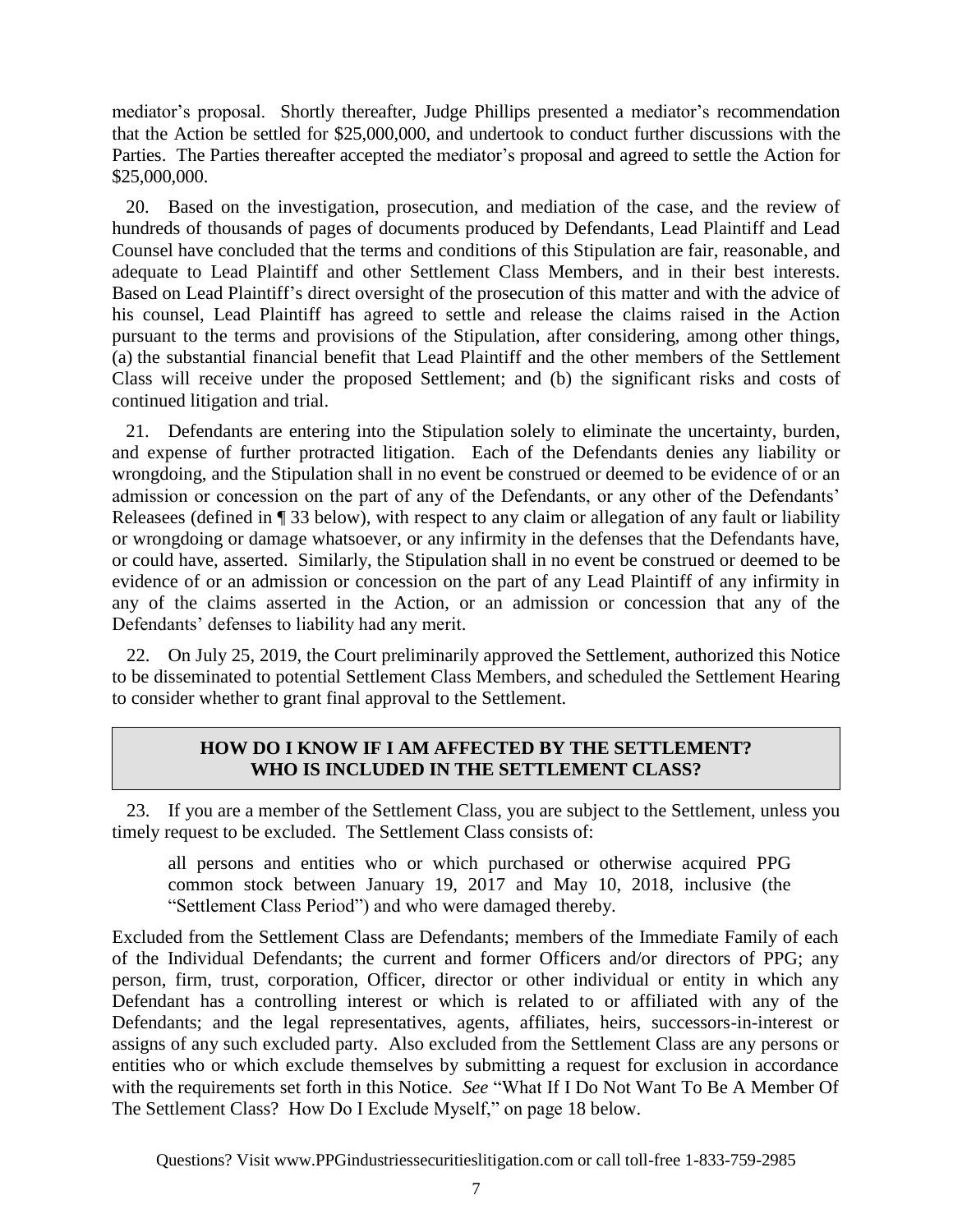**PLEASE NOTE: RECEIPT OF THIS NOTICE DOES NOT MEAN THAT YOU ARE A SETTLEMENT CLASS MEMBER OR THAT YOU WILL BE ENTITLED TO RECEIVE PROCEEDS FROM THE SETTLEMENT. IF YOU ARE A SETTLEMENT CLASS MEMBER AND YOU WISH TO BE ELIGIBLE TO PARTICIPATE IN THE DISTRIBUTION OF PROCEEDS FROM THE SETTLEMENT, YOU ARE REQUIRED TO SUBMIT THE CLAIM FORM THAT IS BEING DISTRIBUTED WITH THIS NOTICE AND THE REQUIRED SUPPORTING DOCUMENTATION AS SET FORTH THEREIN EITHER ONLINE OR POSTMARKED NO LATER THAN DECEMBER 20, 2019.**

### **WHAT ARE LEAD PLAINTIFF'S REASONS FOR THE SETTLEMENT?**

24. While Lead Plaintiff and Lead Counsel believe that the claims asserted against Defendants in the Action have merit, they recognize the expense and length of continued proceedings necessary to pursue their claims against Defendants through motions, trial, and appeals, as well as the very substantial hurdles they would have to overcome to establish liability and damages. Lead Plaintiff and Lead Counsel recognize that Defendants have numerous potential defenses that could preclude recovery. For example, Defendants would have, and have, asserted that the statements by Defendants that Lead Plaintiff challenges were not materially false and misleading, and that, even if they were, the statements were not made with the state of mind required to support the claims alleged. Even if the hurdles to establishing liability were overcome, the amount of damages that could be attributed to the allegedly false statements would be hotly contested. Lead Plaintiff would have to prevail at several stages, including class certification, summary judgment, trial, and appeal. There was a very significant risk that, absent the Settlement, Lead Plaintiff and the Settlement Class would recover nothing at all in the Action.

25. In light of these risks, the amount of the Settlement and the immediacy of recovery to the Settlement Class, Lead Plaintiff and Lead Counsel believe that the proposed Settlement is fair, reasonable, and adequate, and in the best interests of the Settlement Class. Lead Plaintiff and Lead Counsel believe that the Settlement provides a substantial benefit to the Settlement Class, namely \$25,000,000 in cash (less the various deductions described in this Notice), as compared to the risk that the claims in the Action would produce a smaller recovery, or no recovery, after summary judgment, trial and appeals, possibly years in the future.

26. Defendants have denied the claims asserted against them in the Action and deny having engaged in any wrongdoing or violation of law of any kind whatsoever. Defendants have agreed to the Settlement solely to eliminate the burden and expense of continued litigation. Accordingly, the Settlement may not be construed as an admission of any wrongdoing by Defendants.

#### **WHAT MIGHT HAPPEN IF THERE WERE NO SETTLEMENT?**

27. If there were no Settlement and Lead Plaintiff failed to establish any essential legal or factual element of his claims against Defendants, neither Lead Plaintiff nor the other members of the Settlement Class would recover anything from Defendants. Also, if Defendants were successful in proving any of their defenses, either at summary judgment, at trial or on appeal, the Settlement Class could recover substantially less than the amount provided in the Settlement, or nothing at all.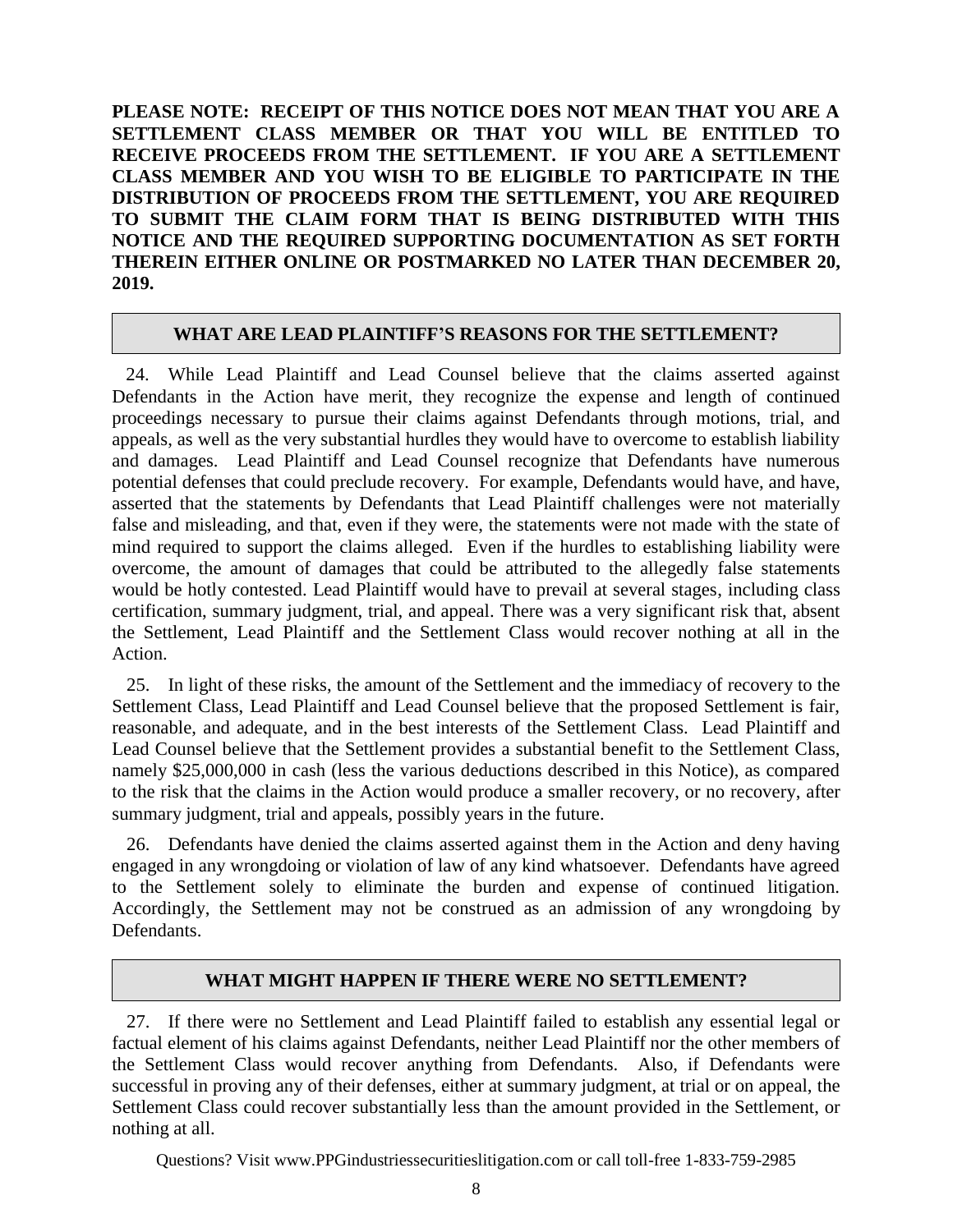#### **HOW ARE SETTLEMENT CLASS MEMBERS AFFECTED BY THE ACTION AND THE SETTLEMENT?**

<span id="page-8-1"></span>28. As a Settlement Class Member, you are represented by Lead Plaintiff and Lead Counsel, unless you enter an appearance through counsel of your own choice at your own expense. You are not required to retain your own counsel, but if you choose to do so, such counsel must file a notice of appearance on your behalf and must serve copies of his or her appearance on the attorneys listed in the section entitled, "When And Where Will The Court Decide Whether To Approve The Settlement?," below.

29. If you are a Settlement Class Member and do not wish to remain a Settlement Class Member, you may exclude yourself from the Settlement Class by following the instructions in the section entitled, "What If I Do Not Want To Be A Member Of The Settlement Class? How Do I Exclude Myself?," below.

30. If you are a Settlement Class Member and you wish to object to the Settlement, the Plan of Allocation, or Lead Counsel's application for attorneys' fees and reimbursement of Litigation Expenses, and if you do not exclude yourself from the Settlement Class, you may present your objections by following the instructions in the section entitled, "When And Where Will The Court Decide Whether To Approve The Settlement?," below.

31. If you are a Settlement Class Member and you do not exclude yourself from the Settlement Class, you will be bound by any orders issued by the Court. If the Settlement is approved, the Court will enter a judgment (the "Judgment"). The Judgment will dismiss with prejudice the claims against Defendants and will provide that, upon the Effective Date of the Settlement, Lead Plaintiff and each of the other Settlement Class Members, on behalf of themselves, and their respective current and former officers, directors, agents, parents, spouses, heirs, executors, representatives, trustees, auditors, affiliates, subsidiaries, administrators, predecessors, successors, assigns, assignees, employees, attorneys, and any person or entity who claims by, through, or on behalf of the Lead Plaintiff or any Settlement Class Member in their capacities as such, will have fully, finally and forever compromised, settled, released, resolved, relinquished, waived and discharged each and every Released Plaintiffs' Claim (as defined in ¶ [32](#page-8-0) below) (including Unknown Claims, as defined below) against the Defendants and the other Defendants' Releasees (as defined in ¶ [33](#page-8-1) below), whether or not such Settlement Class Member executes and delivers the Claim Form or shares in the Net Settlement Fund, and shall forever be barred and enjoined from prosecuting any or all of the Released Plaintiffs' Claims against any of the Defendants' Releasees.

<span id="page-8-0"></span>32. "Released Plaintiffs' Claims" means any and all claims, rights, duties, controversies, obligations, demands, actions, debts, sums of money, suits, contracts, agreements, promises, damages, losses, judgments, liabilities, allegations, arguments, and causes of action of every nature and description, whether known claims or Unknown Claims (as defined below), whether arising under federal, state, local, common, statutory, administrative, or foreign law, or any other law, rule, or regulation, at law or in equity, whether class or individual in nature, whether fixed or contingent, whether accrued or unaccrued, whether liquidated or unliquidated, whether matured or unmatured, that were: (i) made in the Action; or (ii) could have asserted in any forum that arise out of or are based upon the allegations, transactions, facts, matters or occurrences, representations or omissions involved, set forth, or referred to in the Complaint and that relate to the purchase, acquisition, and sale of PPG common stock during the Settlement Class Period. Released Plaintiffs' Claims do not include: (i) any claims relating to the enforcement of the Settlement; and (ii) any claims of any person or entity who or which submits a request for exclusion that is accepted by the Court.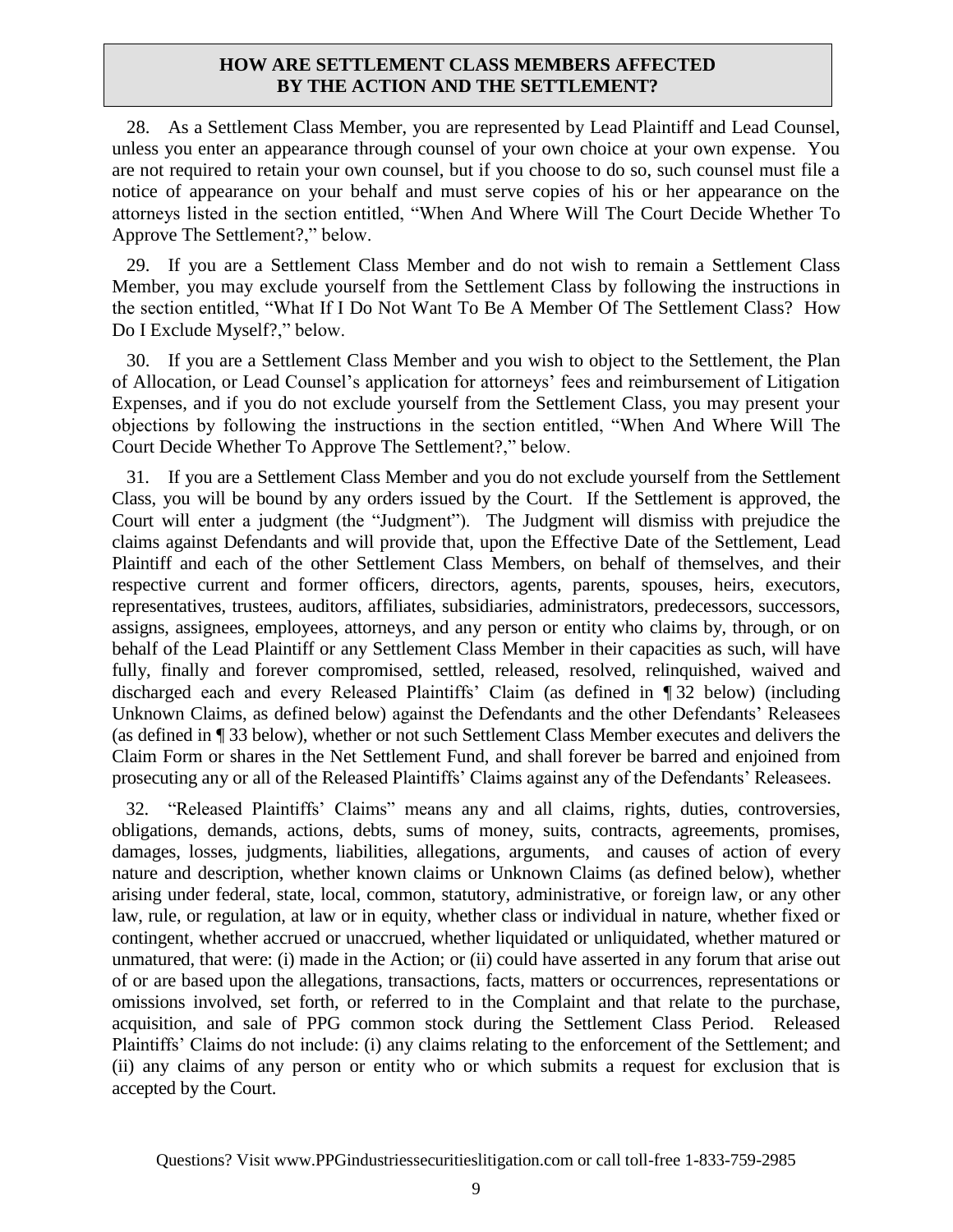33. "Defendants' Releasees" means Defendants and their current and former officers, directors, agents, parents, spouses, heirs, executors, representatives, trustees, auditors, affiliates, subsidiaries, successors, predecessors, assigns, assignees, employees, attorneys, insurers, reinsurers, and any person or entity who claims by, through, or on behalf of Defendants in their capacities as such.

34. "Unknown Claims" means any Released Plaintiffs' Claims which Lead Plaintiff or any other Settlement Class Member does not know or suspect to exist in his, her or its favor at the time of the release of such claims, and any Released Defendants' Claims which any Defendant or any other Defendants' Releasee does not know or suspect to exist in his, her, or its favor at the time of the release of such claims, which, if known by him, her or it, might have affected his, her or its decision(s) with respect to this Settlement. With respect to any and all Released Claims, the Parties stipulate and agree that, upon the Effective Date of the Settlement, Lead Plaintiff and Defendants shall expressly waive, and each of the other Settlement Class Members shall be deemed to have waived, and by operation of the Judgment or the Alternate Judgment, if applicable, shall have expressly waived, any and all provisions, rights, and benefits conferred by any law of any state or territory of the United States, or principle of common law or foreign law, which is similar, comparable, or equivalent to California Civil Code §1542, which provides:

A general release does not extend to claims that the creditor or releasing party does not know or suspect to exist in his or her favor at the time of executing the release and that, if known by him or her, would have materially affected his or her settlement with the debtor or released party.

Lead Plaintiff and Defendants acknowledge, and each of the other Settlement Class Members shall be deemed by operation of law to have acknowledged, that they may hereafter discover facts in addition to or different from those which he, she, it or their counsel now knows or believes to be true with respect to the subject matter of the Released Claims, but, upon the Effective Date of the Settlement, Lead Plaintiff and Defendants shall expressly settle and release, and each of the other Settlement Class Members shall be deemed to have, and by operation of the Judgment shall have, settled and released any and all Released Claims without regard to the subsequent discovery or existence of such different or additional facts. Lead Plaintiff and Defendants acknowledge, and each of the other Settlement Class Members shall be deemed by operation of law to have acknowledged, that the foregoing waiver was separately bargained for and a key element of the Settlement.

35. The Judgment will also provide that, upon the Effective Date of the Settlement, Defendants, on behalf of themselves, and their respective officers, directors, agents, parents, spouses, heirs, executors, representatives, trustees, auditors, affiliates, subsidiaries, administrators, predecessors, successors, assigns, assignees, employees, attorneys, insurers, and any person or entity who claims by, through, or on behalf of Defendants in their capacities as such, will have fully, finally and forever compromised, settled, released, resolved, relinquished, waived and discharged each and every Released Defendants' Claim (as defined in ¶ [36](#page-9-0) below) (including Unknown Claims) against Lead Plaintiff and the other Plaintiffs' Releasees (as defined in ¶ [37](#page-10-0) below), and shall forever be barred and enjoined from prosecuting any or all of the Released Defendants' Claims (including Unknown Claims) against any of the Plaintiffs' Releasees.

<span id="page-9-0"></span>36. "Released Defendants' Claims" means any and all claims, rights, duties, controversies, obligations, demands, actions, debts, sums of money, suits, contracts, agreements, promises, damages, losses, judgments, liabilities, allegations, arguments, and causes of action of every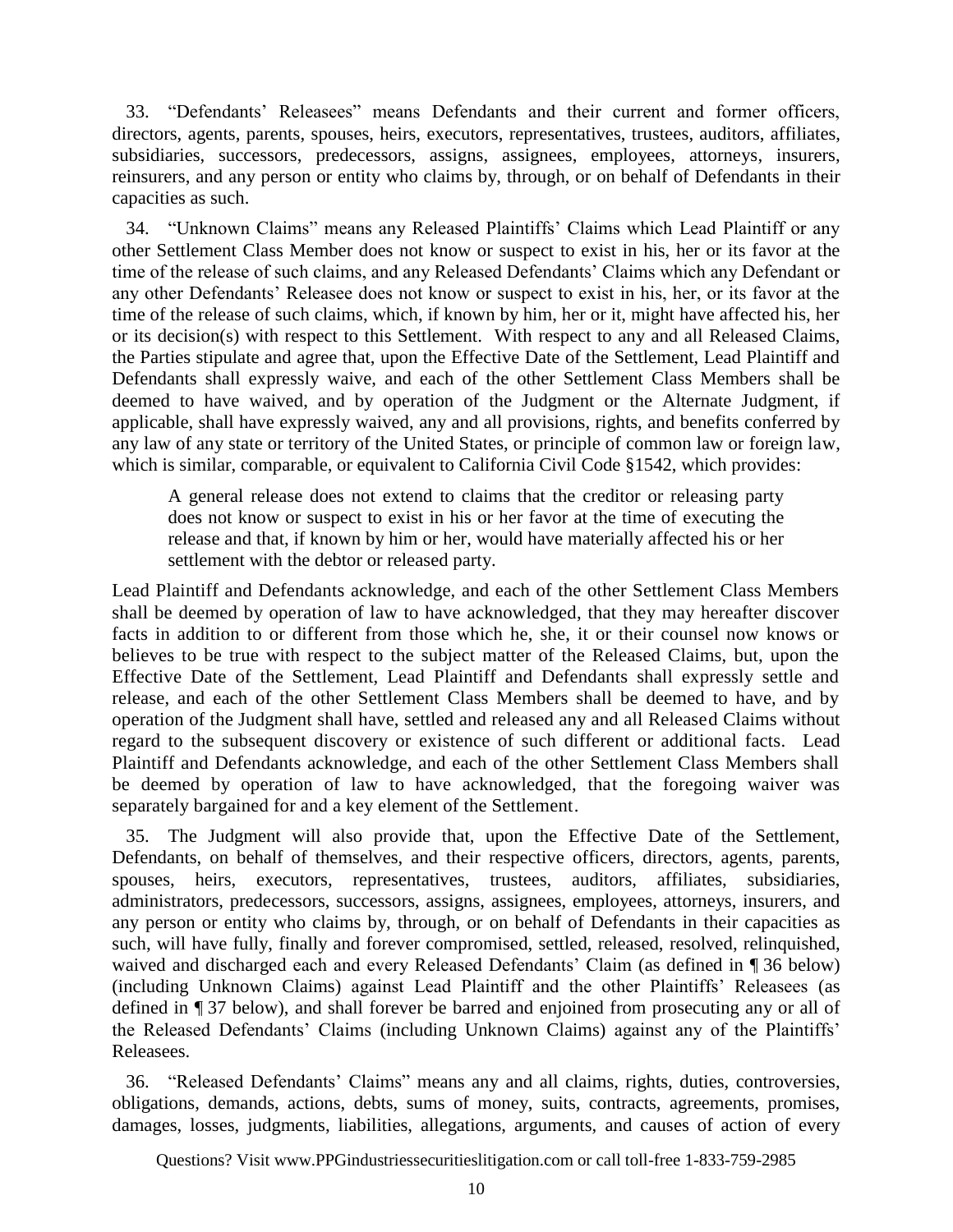nature and description, whether known claims or Unknown Claims, whether arising under federal, state, local, common, statutory, administrative, or foreign law, or any other law, rule, or regulation, at law or in equity, whether class or individual in nature, whether fixed or contingent, whether accrued or unaccrued, whether liquidated or unliquidated, whether matured or unmatured, that arise out of or relate in any way to the institution, prosecution, or settlement of the claims asserted in the Action against Defendants. Released Defendants' Claims do not include any claims relating to the enforcement of the Settlement or any claims against any person or entity who or which submits a request for exclusion from the Settlement Class that is accepted by the Court.

<span id="page-10-0"></span>37. "Plaintiffs' Releasees" means Lead Plaintiff and his respective attorneys, and all other Settlement Class Members, and their respective current and former officers, directors, agents, parents, spouses, heirs, executors, representatives, trustees, auditors, affiliates, subsidiaries, successors, predecessors, assigns, assignees, employees, attorneys, and any person or entity who claims by, through, or on behalf of the Lead Plaintiff or any Settlement Class Member, in their capacities as such.

#### **HOW DO I PARTICIPATE IN THE SETTLEMENT? WHAT DO I NEED TO DO?**

38. To be eligible for a payment from the proceeds of the Settlement, you must be a member of the Settlement Class and you must timely complete and return the Claim Form with adequate supporting documentation **either online or postmarked no later than December 20, 2019**. A Claim Form is included with this Notice, or you may obtain one from the website maintained by the Claims Administrator for the Settlement, www.ppgindustriessecuritieslitigation.com, or you may request that a Claim Form be mailed to you by calling the Claims Administrator toll free at 1-833-759-2985. Please retain all records of your ownership of and transactions in PPG common stock, as they may be needed to document your Claim. If you request exclusion from the Settlement Class or do not submit a timely and valid Claim Form, you will not be eligible to share in the Net Settlement Fund.

# **HOW MUCH WILL MY PAYMENT BE?**

39. At this time, it is not possible to make any determination as to how much any individual Settlement Class Member may receive from the Settlement.

40. Pursuant to the Settlement, Defendants have agreed to cause to be paid twenty-five million dollars (\$25,000,000) in cash. The Settlement Amount will be deposited into an escrow account. The Settlement Amount plus any interest earned thereon is referred to as the "Settlement Fund." If the Settlement is approved by the Court and the Effective Date occurs, the "Net Settlement Fund" (that is, the Settlement Fund less (a) all federal, state and/or local taxes on any income earned by the Settlement Fund and the reasonable costs incurred in connection with determining the amount of and paying taxes owed by the Settlement Fund (including reasonable expenses of tax attorneys and accountants); (b) the costs and expenses incurred in connection with providing notice to Settlement Class Members and administering the Settlement on behalf of Settlement Class Members; and (c) any attorneys' fees and Litigation Expenses awarded by the Court) will be distributed to Settlement Class Members who submit valid Claim Forms, in accordance with the proposed Plan of Allocation or such other plan of allocation as the Court may approve.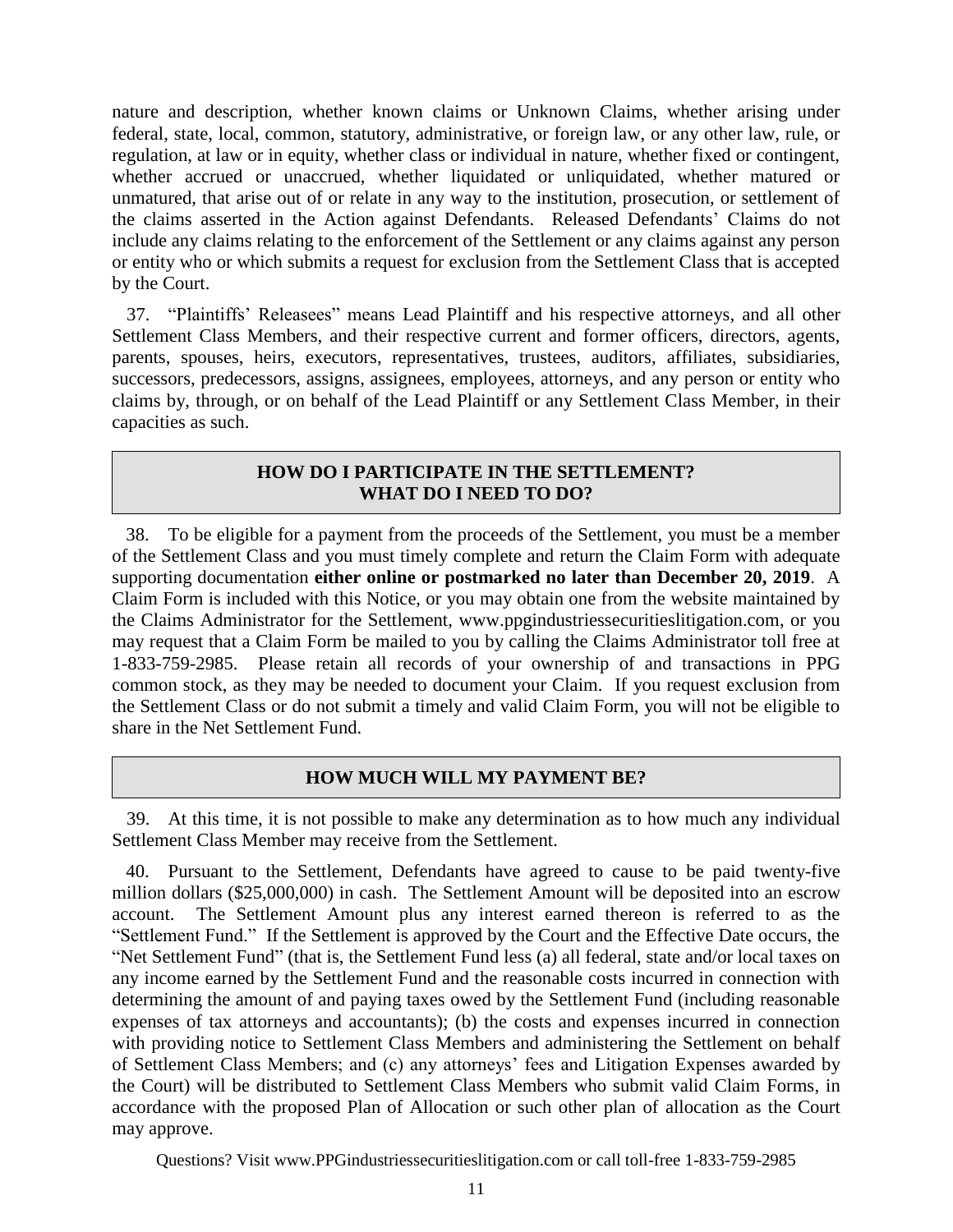41. The Net Settlement Fund will not be distributed unless and until the Court has approved the Settlement and a plan of allocation, and the time for any petition for rehearing, appeal or review, whether by certiorari or otherwise, has expired.

42. Neither Defendants nor any other person or entity that paid any portion of the Settlement Amount on their behalf are entitled to get back any portion of the Settlement Fund once the Court's order or judgment approving the Settlement becomes Final. Defendants shall not have any liability, obligation or responsibility for the administration of the Settlement, the disbursement of the Net Settlement Fund or the plan of allocation.

43. Approval of the Settlement is independent from approval of a plan of allocation. Any determination with respect to a plan of allocation will not affect the Settlement, if approved.

44. Unless the Court otherwise orders, any Settlement Class Member who fails to submit a Claim Form **postmarked on or before December 20, 2019** shall be fully and forever barred from receiving payments pursuant to the Settlement, but will in all other respects remain a Settlement Class Member and be subject to the provisions of the Stipulation, including the terms of any Judgment entered and the releases given. This means that each Settlement Class Member releases the Released Plaintiffs' Claims (as defined in ¶ [32](#page-8-0) above) against the Defendants' Releasees (as defined in ¶ [33](#page-8-1) above) and will be enjoined and prohibited from filing, prosecuting, or pursuing any of the Released Plaintiffs' Claims against any of the Defendants' Releasees whether or not such Settlement Class Member submits a Claim Form.

45. Participants in and beneficiaries of a plan covered by ERISA ("ERISA Plan") should NOT include any information relating to their transactions in PPG common stock held through the ERISA Plan in any Claim Form that they may submit in this Action. They should include ONLY those shares that they purchased or acquired outside of the ERISA Plan. Claims based on any ERISA Plan's purchases or acquisitions of shares of PPG common stock during the Settlement Class Period may be made by the plan's trustees. To the extent any of the Defendants or any of the other persons or entities excluded from the Settlement Class are participants in the ERISA Plan, such persons or entities shall not receive, either directly or indirectly, any portion of the recovery that may be obtained from the Settlement by the ERISA Plan.

46. The Court has reserved jurisdiction to allow, disallow, or adjust on equitable grounds the Claim of any Settlement Class Member.

47. Each Claimant shall be deemed to have submitted to the jurisdiction of the Court with respect to his, her or its Claim Form.

48. Only Settlement Class Members, *i.e.*, persons and entities who purchased or otherwise acquired shares of PPG common stock during the Settlement Class Period and were damaged as a result of such purchases or acquisitions, will be eligible to share in the distribution of the Net Settlement Fund. Persons and entities that are excluded from the Settlement Class by definition or that exclude themselves from the Settlement Class pursuant to request will not be eligible to receive a distribution from the Net Settlement Fund and should not submit Claim Forms. The only securities that are included in the Settlement are PPG common stock.

#### **PROPOSED PLAN OF ALLOCATION**

49. The objective of the Plan of Allocation is to equitably distribute the Settlement proceeds to those Settlement Class Members who suffered economic losses as a proximate result of the alleged wrongdoing, as opposed to losses caused by market- or industry-wide factors, or company-specific factors unrelated to the alleged misrepresentations. The Claims Administrator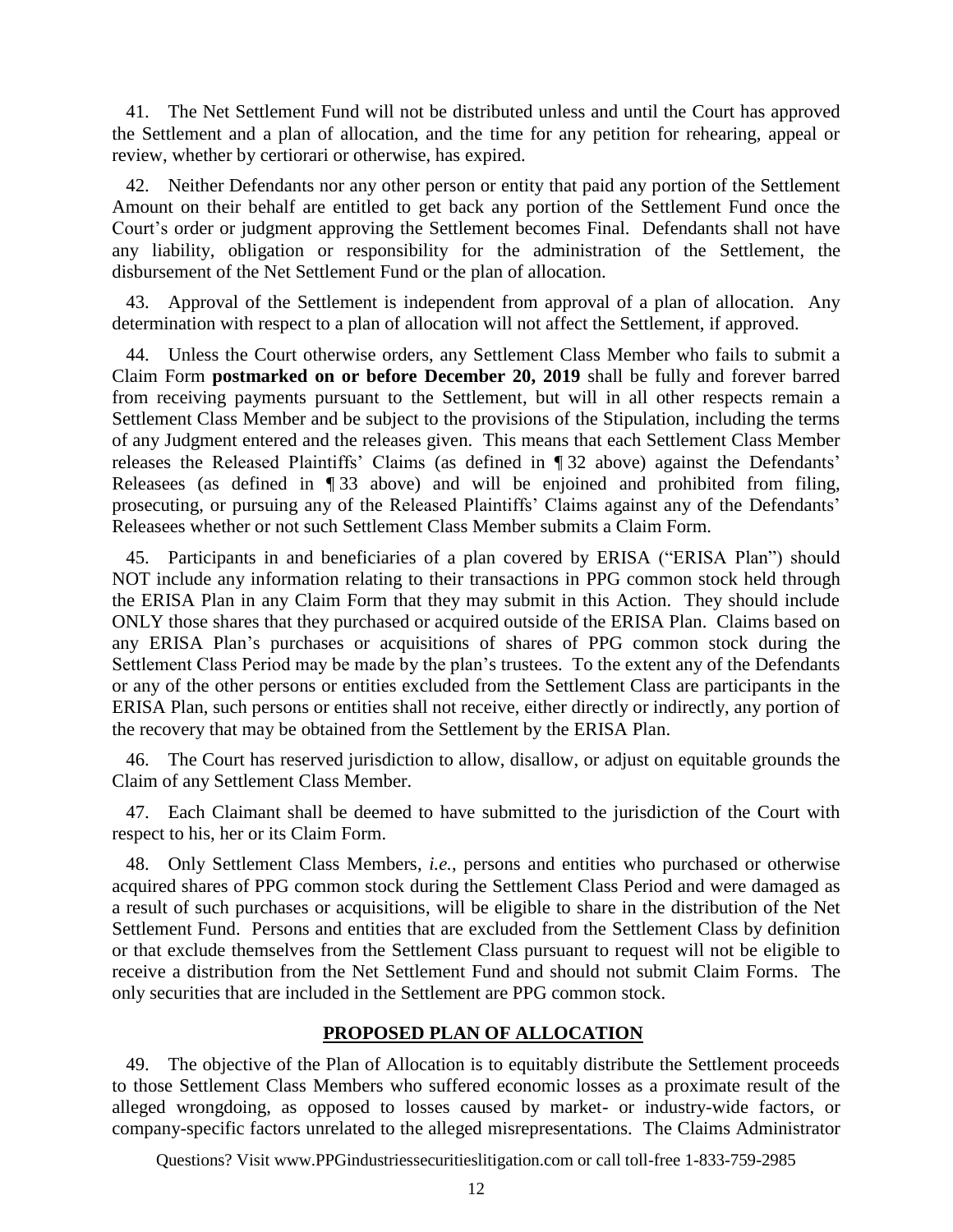shall determine each Authorized Claimant's share of the Net Settlement Fund based upon the recognized loss formula (the "Recognized Loss") described below.

50. A Recognized Loss will be calculated for each share of PPG stock purchased or otherwise acquired during the Settlement Class Period. The calculation of Recognized Loss will depend upon several factors, including when shares of PPG stock were purchased or otherwise acquired during the Settlement Class Period, and in what amounts, and whether those shares were sold, and if sold, when they were sold, and for what amounts. The Recognized Loss is not intended to estimate the amount a Settlement Class Member might have been able to recover after a trial, nor to estimate the amount that will be paid to Authorized Claimants pursuant to the Settlement. The computations under the Plan of Allocation are only a method to weigh the claims of Authorized Claimants against one another for the purposes of making *pro rata* allocations of the Net Settlement Fund.

51. The Plan of Allocation was created with the assistance of a consulting damages expert and reflects the assumption that the price of PPG stock was artificially inflated throughout the Settlement Class Period. The estimated alleged artificial inflation in the price of PPG stock during the Settlement Class Period is reflected in Table 1 below. The computation of the estimated alleged artificial inflation in the price of PPG stock during the Settlement Class Period is based on certain misrepresentations alleged by Lead Plaintiff and the price change in the stock, net of market- and industry-wide factors, in reaction to the public announcements that allegedly corrected the misrepresentations alleged by Lead Plaintiff.

52. The U.S. federal securities laws allow investors to recover for losses caused by disclosures which corrected the defendants' previous misleading statements or omissions. Thus, in order to have been damaged by the alleged violations of the federal securities laws, PPG stock purchased or otherwise acquired during the Settlement Class Period must have been held during a period of time in which its price declined due to the disclosure of information which corrected an allegedly misleading statement or omission. Lead Plaintiff and Lead Counsel have determined that such price declines occurred on April 19, 2018 and May 11, 2018 (the "Corrective Disclosure Dates"). Accordingly, if a share of PPG stock was sold before April 19, 2018 (the earliest Corrective Disclosure Date), the Recognized Loss for that share is \$0.00, and any loss suffered is not compensable under the federal securities laws. Likewise, if a share of PPG stock was purchased on or after April 19, 2018 and subsequently sold before May 11, 2018, the Recognized Loss for that share is \$0.00.

| <b>Table 1</b><br>Alleged Artificial Inflation in PPG Stock <sup>2</sup> |                |                                          |  |  |
|--------------------------------------------------------------------------|----------------|------------------------------------------|--|--|
| From                                                                     | T <sub>0</sub> | <b>Alleged Per-Share Price Inflation</b> |  |  |
| January 19, 2017                                                         | April 18, 2018 | \$8.26                                   |  |  |
| April 19, 2018                                                           | May 10, 2018   | \$5.73                                   |  |  |
| May 11, 2018                                                             | Thereafter     |                                          |  |  |

53. The "90-day look back" provision of the Private Securities Litigation Reform Act of 1995 ("PSLRA") is incorporated into the calculation of the Recognized Loss for PPG stock. The limitations on the calculation of the Recognized Loss imposed by the PSLRA are applied such

 $\overline{a}$ 

 $2$  Any transactions in PPG stock executed outside of regular trading hours for the U.S. financial markets shall be deemed to have occurred during the next regular trading session.

Questions? Visit www.PPGindustriessecuritieslitigation.com or call toll-free 1-833-759-2985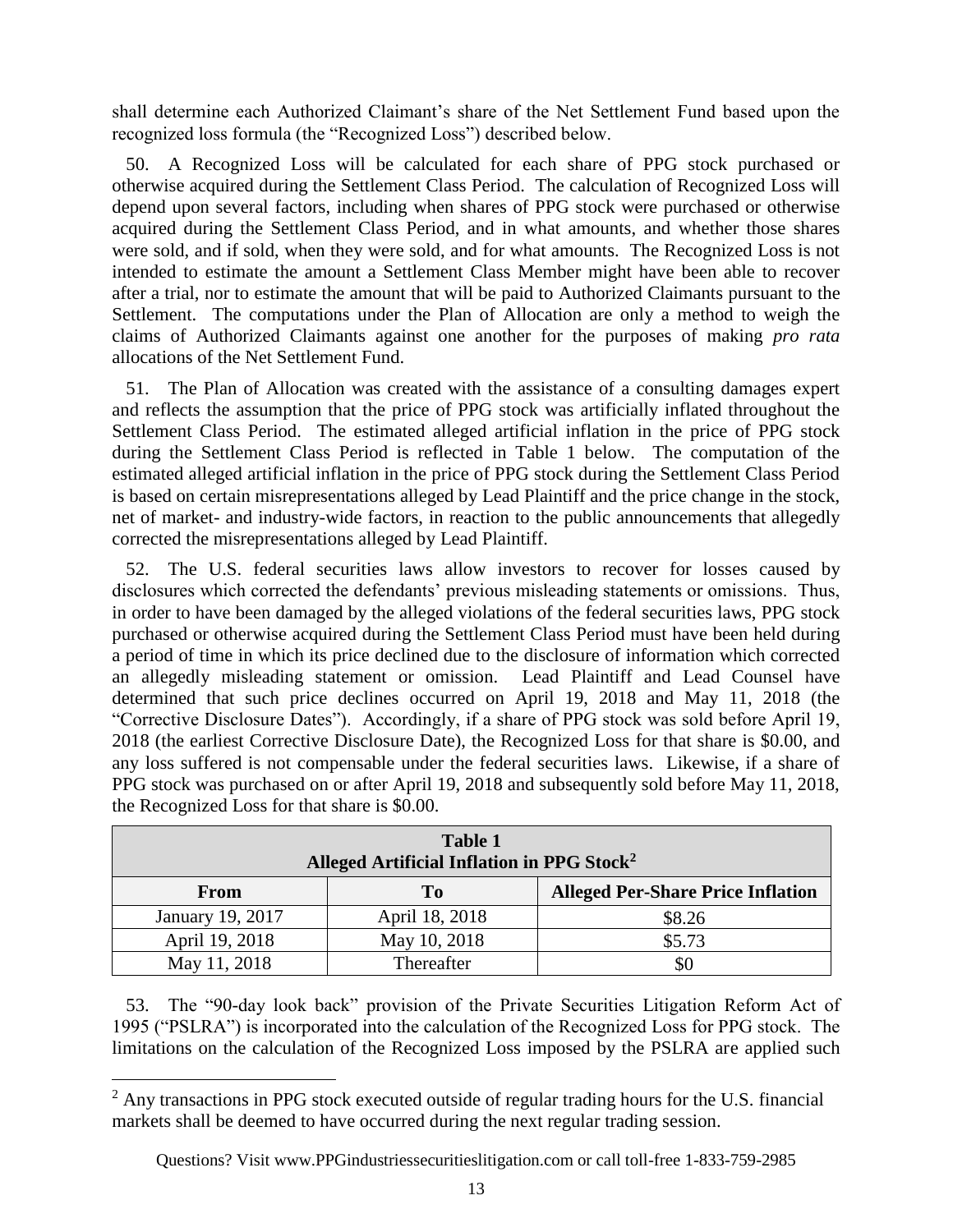that losses on PPG stock purchased during the Settlement Class Period and held as of the close of the 90-day period subsequent to the Settlement Class Period (the "90-Day Lookback Period") cannot exceed the difference between the purchase price paid for such stock and its average price during the 90-Day Lookback Period. The Recognized Loss on PPG stock purchased during the Settlement Class Period and sold during the 90-Day Lookback Period cannot exceed the difference between the purchase price paid for such stock and its rolling average price during the portion of the 90-Day Lookback Period elapsed as of the date of sale.

54. In the calculations below, all purchase and sale prices shall exclude any fees, taxes and commissions. If a Recognized Loss amount is calculated to be a negative number, that Recognized Loss shall be set to zero.

# **CALCULATION OF RECOGNIZED LOSS AMOUNTS**

55. For each share of PPG stock purchased or otherwise acquired during the Settlement Class Period (*i.e.*, January 19, 2017 through May 10, 2018, inclusive), the Recognized Loss per share shall be calculated as follows:

- i. For each share of PPG stock purchased during the Settlement Class Period that was subsequently sold prior to April 19, 2018, the Recognized Loss per share is \$0.
- ii. For each share of PPG stock purchased during the Settlement Class Period that was subsequently sold during the period April 19, 2018 through May 10, 2018, the Recognized Loss per share is the amount of alleged per-share price inflation on the date of purchase as appears in Table 1 above minus the amount of alleged per-share price inflation on the date of sale as appears in Table 1.
- iii. For each share of PPG stock purchased during the Settlement Class Period that was subsequently sold during the period May 11, 2018 through August 8, 2018, inclusive (i.e., the 90-Day Lookback Period), the Recognized Loss per share is *the lesser of*:
	- a. the amount of alleged per-share price inflation on the date of purchase as appears in Table 1 above; or
	- b. the purchase price *minus* the "90-Day Lookback Value" on the date of sale provided in Table 2 below.
- iv. For each share of PPG stock purchased during the Settlement Class Period and still held as of the close of trading on August 8, 2018, the Recognized Loss per share is *the lesser of*:
	- a. the amount of alleged per-share price inflation on the date of purchase as appears in Table 1 above; or
	- b. the purchase price *minus* the average closing price for PPG stock during the 90-Day Lookback Period, which is \$104.89.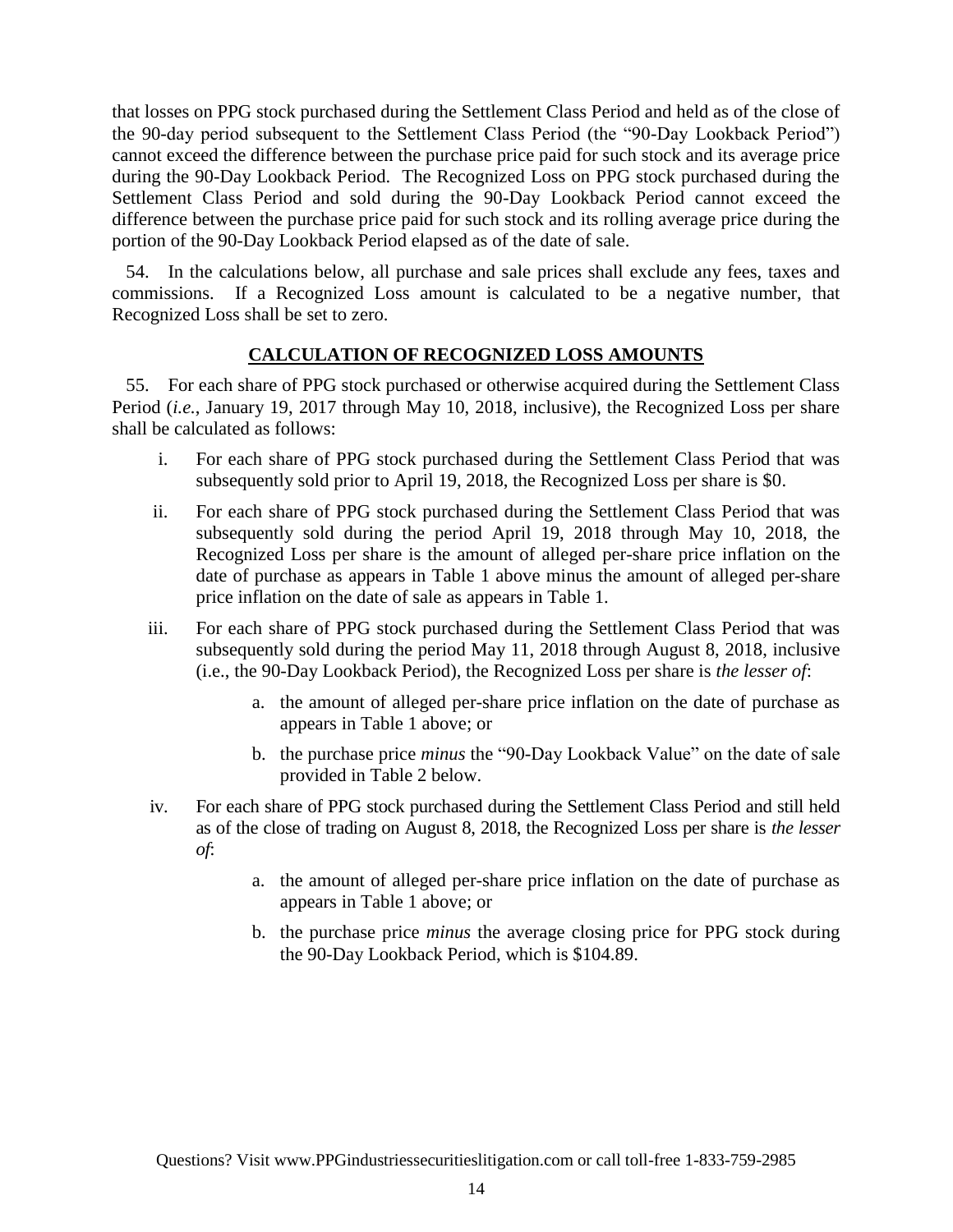| <b>Table 2</b>     |               |                    |               |                    |               |  |
|--------------------|---------------|--------------------|---------------|--------------------|---------------|--|
| Sale /             | <b>90-Day</b> | Sale /             | <b>90-Day</b> | Sale /             | <b>90-Day</b> |  |
| <b>Disposition</b> | Lookback      | <b>Disposition</b> | Lookback      | <b>Disposition</b> | Lookback      |  |
| <b>Date</b>        | <b>Value</b>  | <b>Date</b>        | <b>Value</b>  | <b>Date</b>        | <b>Value</b>  |  |
| 5/11/2018          | \$100.43      | 6/12/2018          | \$102.94      | 7/12/2018          | \$103.57      |  |
| 5/14/2018          | \$101.70      | 6/13/2018          | \$102.96      | 7/13/2018          | \$103.58      |  |
| 5/15/2018          | \$102.14      | 6/14/2018          | \$103.00      | 7/16/2018          | \$103.56      |  |
| 5/16/2018          | \$102.48      | 6/15/2018          | \$103.09      | 7/17/2018          | \$103.60      |  |
| 5/17/2018          | \$102.87      | 6/18/2018          | \$103.17      | 7/18/2018          | \$103.66      |  |
| 5/18/2018          | \$103.22      | 6/19/2018          | \$103.20      | 7/19/2018          | \$103.72      |  |
| 5/21/2018          | \$103.47      | 6/20/2018          | \$103.27      | 7/20/2018          | \$103.75      |  |
| 5/22/2018          | \$103.40      | 6/21/2018          | \$103.31      | 7/23/2018          | \$103.76      |  |
| 5/23/2018          | \$103.32      | 6/22/2018          | \$103.38      | 7/24/2018          | \$103.80      |  |
| 5/24/2018          | \$103.24      | 6/25/2018          | \$103.43      | 7/25/2018          | \$103.91      |  |
| 5/25/2018          | \$103.25      | 6/26/2018          | \$103.51      | 7/26/2018          | \$104.04      |  |
| 5/29/2018          | \$103.07      | 6/27/2018          | \$103.56      | 7/27/2018          | \$104.14      |  |
| 5/30/2018          | \$102.94      | 6/28/2018          | \$103.62      | 7/30/2018          | \$104.24      |  |
| 5/31/2018          | \$102.80      | 6/29/2018          | \$103.62      | 7/31/2018          | \$104.35      |  |
| 6/1/2018           | \$102.74      | 7/2/2018           | \$103.60      | 8/1/2018           | \$104.45      |  |
| 6/4/2018           | \$102.73      | 7/3/2018           | \$103.56      | 8/2/2018           | \$104.53      |  |
| 6/5/2018           | \$102.71      | 7/5/2018           | \$103.54      | 8/3/2018           | \$104.64      |  |
| 6/6/2018           | \$102.78      | 7/6/2018           | \$103.52      | 8/6/2018           | \$104.74      |  |
| 6/7/2018           | \$102.80      | 7/9/2018           | \$103.53      | 8/7/2018           | \$104.82      |  |
| 6/8/2018           | \$102.86      | 7/10/2018          | \$103.56      | 8/8/2018           | \$104.89      |  |
| 6/11/2018          | \$102.91      | 7/11/2018          | \$103.57      |                    |               |  |

#### **ADDITIONAL PROVISIONS**

56. The Net Settlement Fund will be allocated among all Authorized Claimants whose Distribution Amount (defined in paragraph [59](#page-14-0) below) is \$10.00 or greater.

57. If a Settlement Class Member has more than one purchase/acquisition or sale of shares of PPG common stock, all purchases/acquisitions and sales of the like security shall be matched on a First In, First Out ("FIFO") basis. Settlement Class Period sales will be matched first against any holdings at the beginning of the Settlement Class Period, and then against purchases/acquisitions in chronological order, beginning with the earliest purchase/acquisition made during the Settlement Class Period.

58. A Claimant's "Recognized Claim" under the Plan of Allocation shall be the sum of his, her or its Recognized Loss Amounts for all of the shares of PPG common stock.

<span id="page-14-0"></span>59. The Net Settlement Fund will be distributed to Authorized Claimants on a *pro rata*  basis based on the relative size of their Recognized Claims. Specifically, a "Distribution Amount" will be calculated for each Authorized Claimant, which shall be the Authorized Claimant's Recognized Claim divided by the total Recognized Claims of all Authorized Claimants, multiplied by the total amount in the Net Settlement Fund. If any Authorized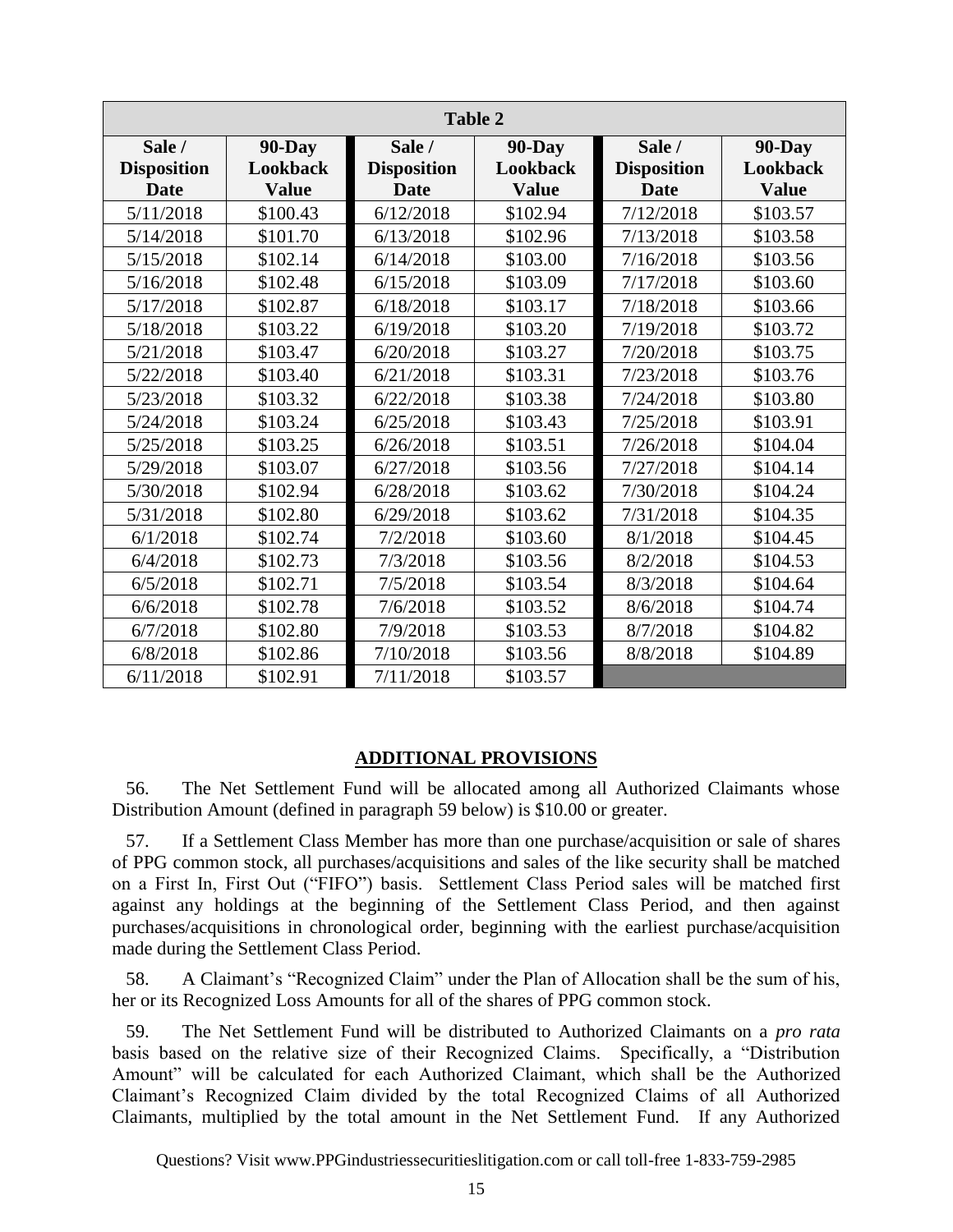Claimant's Distribution Amount calculates to less than \$10.00, it will not be included in the calculation and no distribution will be made to such Authorized Claimant.

60. Purchases or acquisitions and sales of shares of PPG common stock shall be deemed to have occurred on the "contract" or "trade" date as opposed to the "settlement" or "payment" date. The receipt or grant by gift, inheritance or operation of law of shares of PPG common stock during the Settlement Class Period shall not be deemed a purchase, acquisition or sale of shares of PPG common stock for the calculation of an Authorized Claimant's Recognized Loss Amount, nor shall the receipt or grant be deemed an assignment of any claim relating to the purchase/acquisition of any PPG common stock unless (i) the donor or decedent purchased or otherwise acquired such shares of PPG common stock during the Settlement Class Period; (ii) no Claim Form was submitted by or on behalf of the donor, on behalf of the decedent, or by anyone else with respect to such shares of PPG common stock; and (iii) it is specifically so provided in the instrument of gift or assignment.

61. The date of covering a "short sale" is deemed to be the date of purchase or acquisition of PPG common stock. The date of a "short sale" is deemed to be the date of sale of PPG common stock. Under the Plan of Allocation, however, the Recognized Loss Amount on "short sales" is zero. In the event that a Claimant has an opening short position in shares of PPG common stock, the earliest Settlement Class Period purchases or acquisitions of that security shall be matched against such opening short position, and not be entitled to a recovery, until that short position is fully covered.

62. Option contracts are not securities eligible to participate in the Settlement. With respect to shares of PPG common stock purchased or sold through the exercise of an option, the purchase/sale date of shares of PPG common stock is the exercise date of the option and the purchase/sale price of shares of PPG common stock is the exercise price of the option.

63. To the extent a Claimant had a market gain with respect to his, her, or its overall transactions in PPG common stock during the Settlement Class Period, the value of the Claimant's Recognized Claim shall be zero. Such Claimants shall in any event be bound by the Settlement. To the extent that a Claimant suffered an overall market loss with respect to his, her, or its overall transactions in PPG common stock during the Settlement Class Period, but that market loss was less than the total Recognized Claim calculated above, then the Claimant's Recognized Claim shall be limited to the amount of the actual market loss.

64. For purposes of determining whether a Claimant had a market gain with respect to his, her, or its overall transactions in PPG common stock during the Settlement Class Period or suffered a market loss, the Claims Administrator shall determine the difference between (i) the Total Purchase Amount<sup>3</sup> and (ii) the sum of the Total Sales Proceeds<sup>4</sup> and Total Holding Value.<sup>5</sup>

 $\overline{a}$ 

<sup>&</sup>lt;sup>3</sup> The "Total Purchase Amount" is the total amount the Claimant paid (excluding commissions and other charges) for all shares of PPG common stock purchased or acquired during the Settlement Class Period.

<sup>&</sup>lt;sup>4</sup> The Claims Administrator shall match any sales of PPG common stock during the Settlement Class Period, first against the Claimant's opening position in the like security (the proceeds of those sales will not be considered for purposes of calculating market gains or losses). The total amount received (excluding commissions and other charges) for the remaining sales of PPG common stock sold during the Settlement Class Period shall be the "Total Sales Proceeds".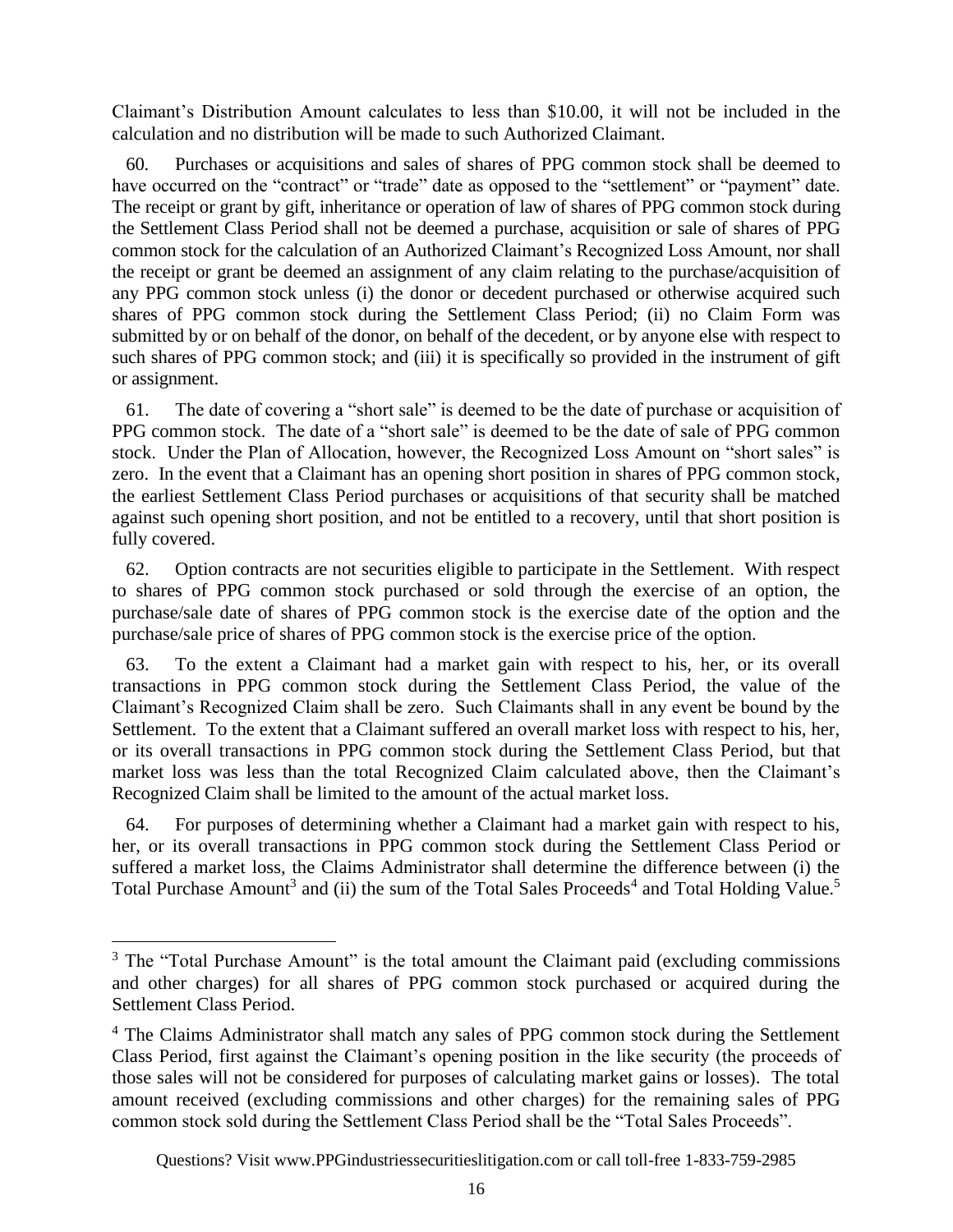This difference shall be deemed a Claimant's market gain or loss with respect to his, her, or its overall transactions in PPG common stock during the Settlement Class Period.

65. After the initial distribution of the Net Settlement Fund, the Claims Administrator shall make reasonable and diligent efforts to have Authorized Claimants cash their distribution checks. To the extent any monies remain in the fund nine (9) months after the initial distribution, if Lead Counsel, in consultation with the Claims Administrator, determines that it is cost-effective to do so, the Claims Administrator shall conduct a re-distribution of the funds remaining after payment of any unpaid fees and expenses incurred in administering the Settlement, including for such redistribution, to Authorized Claimants who have cashed their initial distributions and who would receive at least \$10.00 from such re-distribution. Additional re-distributions to Authorized Claimants who have cashed their prior checks and who would receive at least \$10.00 on such additional re-distributions may occur thereafter if Lead Counsel, in consultation with the Claims Administrator, determines that additional re-distributions, after the deduction of any additional fees and expenses incurred in administering the Settlement, including for such re-distributions, would be cost-effective. At such time as it is determined that the re-distribution of funds remaining in the Net Settlement Fund is not cost-effective, the remaining balance shall be contributed to nonsectarian, not-for-profit organization(s), to be recommended by Lead Counsel and approved by the Court.

66. Payment pursuant to the Plan of Allocation, or such other plan of allocation as may be approved by the Court, shall be conclusive against all Authorized Claimants. No person shall have any claim against Lead Plaintiff, Lead Counsel, Lead Plaintiff's damages expert, Defendants, Defendants' Counsel, or any of the other Releasees, or the Claims Administrator or other agent designated by Lead Counsel, arising from distributions made substantially in accordance with the Stipulation, the plan of allocation approved by the Court, or further Orders of the Court. Lead Plaintiff, Defendants and their respective counsel, and all other Defendants' Releasees, shall have no responsibility or liability whatsoever for the investment or distribution of the Settlement Fund, the Net Settlement Fund, the plan of allocation, or the determination, administration, calculation, or payment of any Claim Form or nonperformance of the Claims Administrator, the payment or withholding of taxes owed by the Settlement Fund, or any losses incurred in connection therewith.

67. The Plan of Allocation set forth herein is the plan that is being proposed to the Court for its approval by Lead Plaintiff after consultation with their damages expert. The Court may approve this plan as proposed or it may modify the Plan of Allocation without further notice to the Settlement Class. Any Orders regarding any modification of the Plan of Allocation will be posted on the settlement website, www.ppgindustriessecuritieslitigation.com.

# **WHAT PAYMENT ARE THE ATTORNEYS FOR THE SETTLEMENT CLASS SEEKING? HOW WILL THE LAWYERS BE PAID?**

68. Lead Counsel have not received any payment for their services in pursuing claims against the Defendants on behalf of the Settlement Class, nor have Lead Counsel been

i<br>L

<sup>&</sup>lt;sup>5</sup> The Claims Administrator shall ascribe a holding value to shares of PPG common stock purchased or acquired during the Settlement Class Period and still held as of the close of trading on May 10, 2018, which shall be \$106.11. The total calculated holding values for all PPG common stock shall be the Claimant's "Total Holding Value".

Questions? Visit www.PPGindustriessecuritieslitigation.com or call toll-free 1-833-759-2985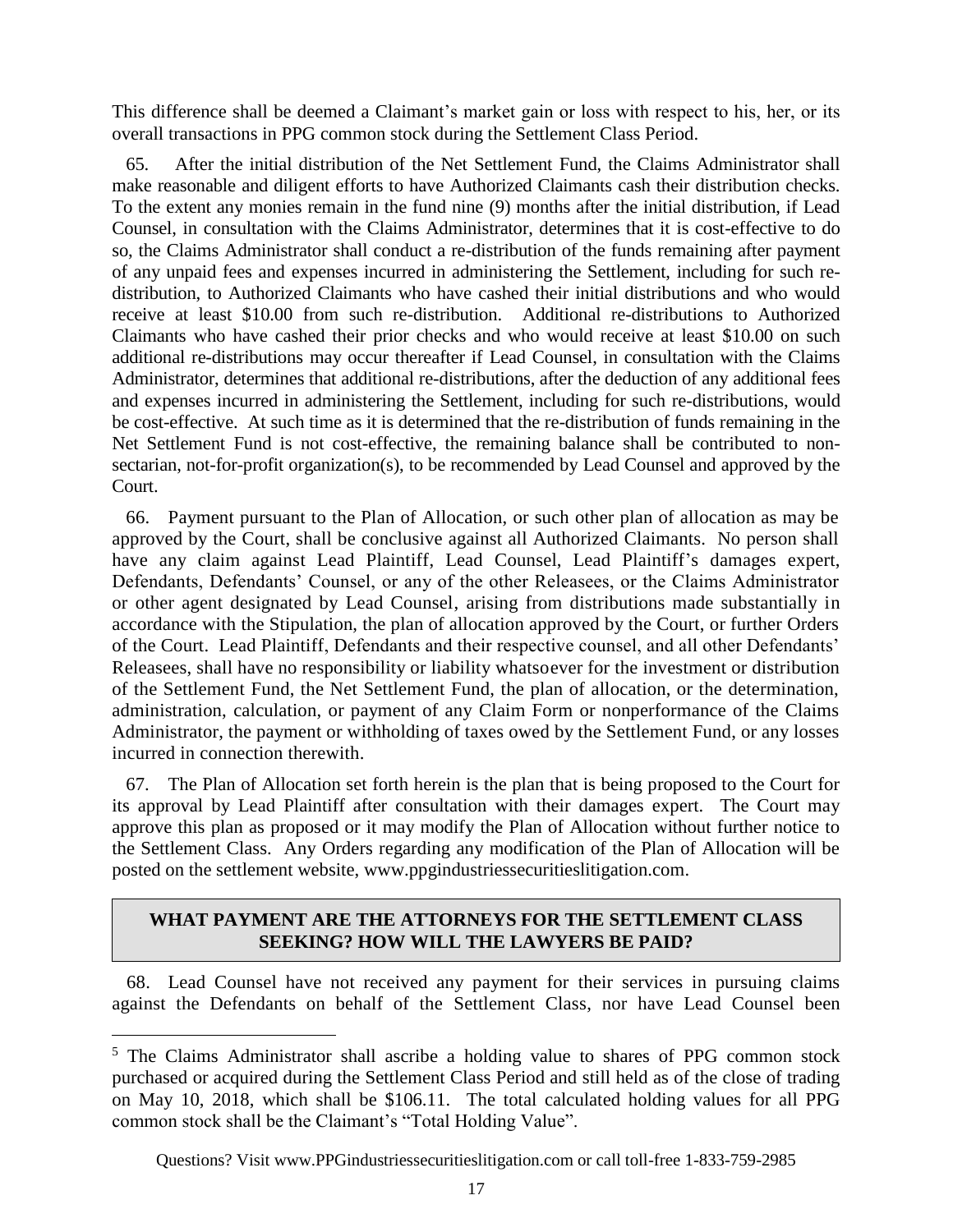reimbursed for their out-of-pocket expenses. Before final approval of the Settlement, Lead Counsel will apply to the Court for an award of attorneys' fees in an amount not to exceed 27% of the Settlement Fund. At the same time, Lead Counsel also intends to apply for reimbursement of Litigation Expenses in an amount not to exceed \$735,000, which may include an application for reimbursement of the reasonable costs and expenses incurred by Lead Plaintiff directly related to his representation of the Settlement Class. The Court will determine the amount of any award of attorneys' fees or reimbursement of Litigation Expenses. Such sums as may be approved by the Court will be paid from the Settlement Fund. Settlement Class Members are not personally liable for any such fees or expenses.

### **WHAT IF I DO NOT WANT TO BE A MEMBER OF THE SETTLEMENT CLASS? HOW DO I EXCLUDE MYSELF?**

69. Each Settlement Class Member will be bound by all determinations and judgments in this lawsuit, whether favorable or unfavorable, unless such person or entity mails or delivers a written Request for Exclusion from the Settlement Class, addressed to *Mild v. PPG Industries, Inc. et al.*, EXCLUSIONS, c/o JND Legal Administration, P.O. Box 91316, Seattle, WA 98111- 9416. The exclusion request must be *received* **no later than September 30, 2019**. You will not be able to exclude yourself from the Settlement Class after that date. Each Request for Exclusion must (a) state the name, address and telephone number of the person or entity requesting exclusion, and in the case of entities the name and telephone number of the appropriate contact person; (b) state that such person or entity "requests exclusion from the Settlement Class in *Mild v. PPG Industries, Inc. et al.*, Case No.: 2:18-cv-04231"; (c) identify and state the number of shares of PPG common stock that the person or entity requesting exclusion purchased/acquired and/or sold during the Settlement Class Period (*i.e.*, between January 19, 2017 and May 10, 2018, inclusive), as well as the dates and prices of each such purchase/acquisition and sale; and (d) be signed by the person or entity requesting exclusion or an authorized representative. A Request for Exclusion shall not be valid and effective unless it provides all the information called for in this paragraph and is received within the time stated above, or is otherwise accepted by the Court.

70. If you do not want to be part of the Settlement Class, you must follow these instructions for exclusion even if you have pending, or later file, another lawsuit, arbitration, or other proceeding relating to any Released Plaintiffs' Claims against any of the Defendants' Releasees.

71. If you ask to be excluded from the Settlement Class, you will not be eligible to receive any payment out of the Net Settlement Fund.

72. Defendants have the right to terminate the Settlement if valid requests for exclusion are received from persons and entities entitled to be members of the Settlement Class in an amount that exceeds an amount agreed to by Lead Plaintiff and Defendants.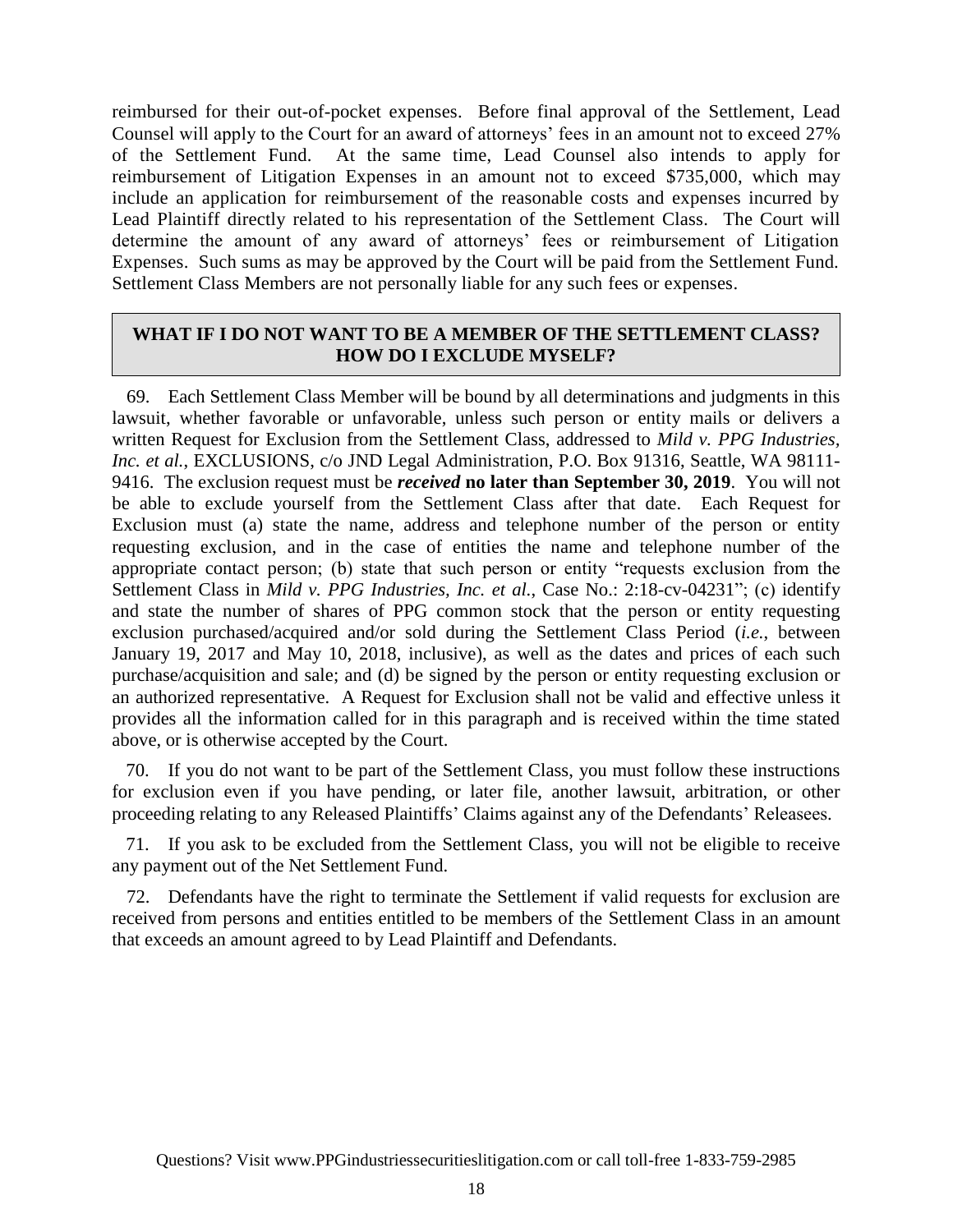# **WHEN AND WHERE WILL THE COURT DECIDE WHETHER TO APPROVE THE SETTLEMENT? DO I HAVE TO COME TO THE HEARING? MAY I SPEAK AT THE HEARING IF I DON'T LIKE THE SETTLEMENT?**

73. **Settlement Class Members do not need to attend the Settlement Hearing. The Court will consider any submission made in accordance with the provisions below even if a Settlement Class Member does not attend the hearing. You can participate in the Settlement without attending the Settlement Hearing**.

<span id="page-18-0"></span>74. The Settlement Hearing will be held on **October 21, 2019** at **9:00 a.m**., before the Honorable R. Gary Klausner at the United States District Court for the Central District of California, United States Courthouse, Roybal Federal Building, Courtroom 850, 8th Floor, 255 East Temple Street, Los Angeles, California 90012. The Court reserves the right to approve the Settlement, the Plan of Allocation, Lead Counsel's motion for an award of attorneys' fees and reimbursement of Litigation Expenses and/or any other matter related to the Settlement at or after the Settlement Hearing without further notice to the members of the Settlement Class.

<span id="page-18-1"></span>75. Any Settlement Class Member who or which does not request exclusion may object to the Settlement, the proposed Plan of Allocation or Lead Counsel's motion for an award of attorneys' fees and reimbursement of Litigation Expenses. Objections must be in writing. You must file any written objection, together with copies of all other papers and briefs supporting the objection, with the Clerk's Office at the United States District Court for the Central District of California at the address set forth below **on or before September 30, 2019**. You must also serve the papers on Lead Counsel and on Defendants' Counsel at the addresses set forth below so that the papers are *received* **on or before September 30, 2019**.

| <b>Clerk's Office</b>                                                                                                                                                                                        | <b>Lead Counsel</b>                                                                                                     | <b>Defendants' Counsel</b>                                                                                                                                                                                                                          |
|--------------------------------------------------------------------------------------------------------------------------------------------------------------------------------------------------------------|-------------------------------------------------------------------------------------------------------------------------|-----------------------------------------------------------------------------------------------------------------------------------------------------------------------------------------------------------------------------------------------------|
| <b>United States District Court</b><br>Central District of California<br>Clerk of the Court<br>Roybal Federal Building<br><b>United States Courthouse</b><br>255 East Temple Street<br>Los Angeles, CA 90012 | Glancy Prongay & Murray LLP<br>Leanne H. Solish, Esq.<br>1925 Century Park East,<br>Suite 2100<br>Los Angeles, CA 90067 | Dechert LLP<br>Andrew J. Levander, Esq.<br>Michael L. Kichline, Esq.<br>2929 Arch Street<br>Philadelphia, PA 19104<br>$-AND-$<br>Ropes & Gray LLP<br><b>Anne Johnson Palmer</b><br>Three Embarcadero Center<br>Suite 300<br>San Francisco, CA 94111 |

76. Any objection (a) must state the name, address and telephone number of the person or entity objecting and must be signed by the objector or an authorized representative; (b) must state whether the objector is represented by counsel and, if so, the name, address, and telephone number of the objector's counsel; (c) must contain a statement of the Settlement Class Member's objection or objections, whether the objection or objections apply only to the objector, to a specific subset of the Settlement Class, or to the entire Settlement Class, and the specific reasons for each objection, including any legal and evidentiary support the Settlement Class Member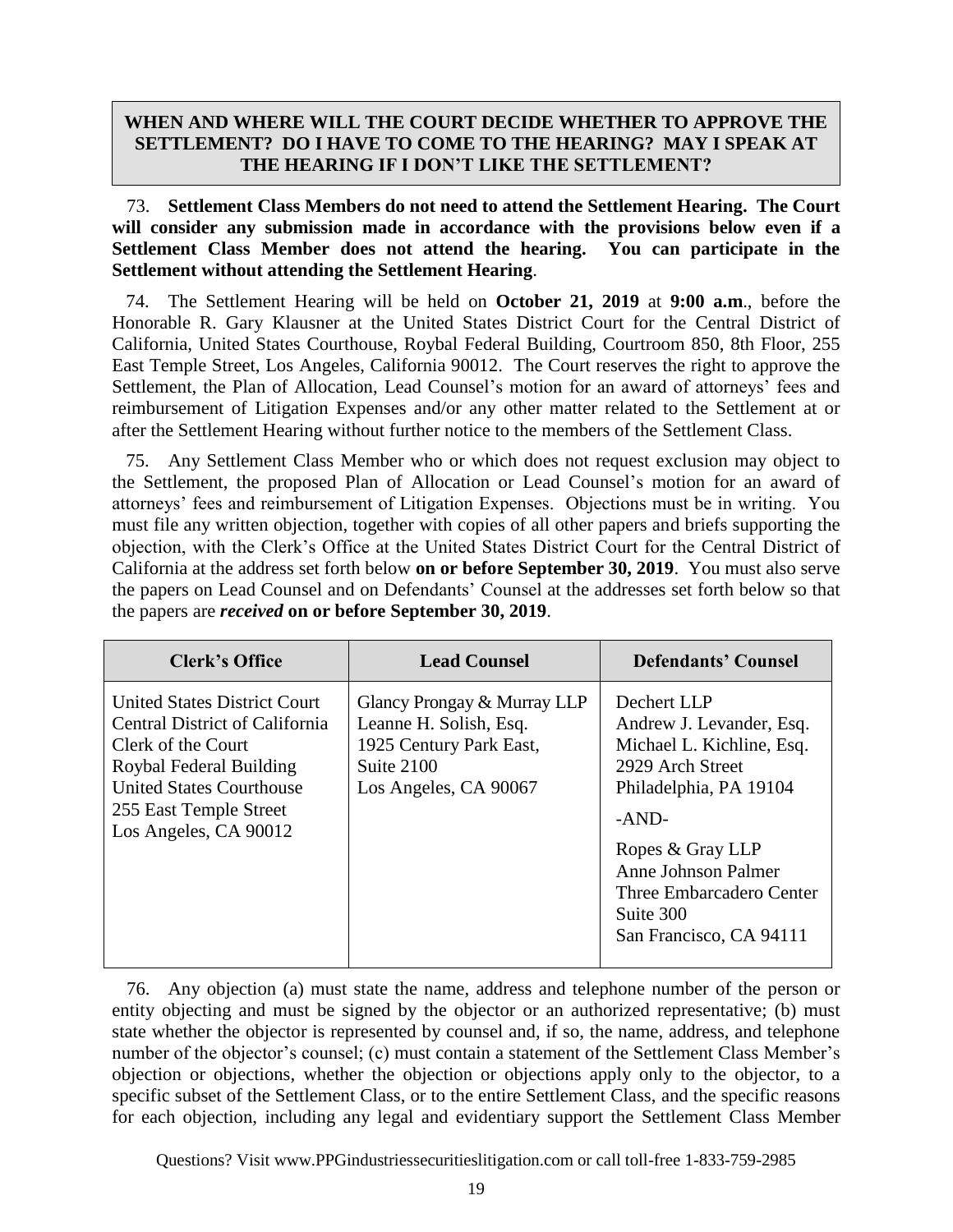wishes to bring to the Court's attention; and (d) must include documents sufficient to prove membership in the Settlement Class, including the number of shares of PPG common stock that the objecting Settlement Class Member purchased/acquired and/or sold during the Settlement Class Period (*i.e*., between January 19, 2017 and May 10, 2018, inclusive), as well as the dates and prices of each such purchase/acquisition and sale. Documentation establishing membership in the Settlement Class must consist of copies of brokerage confirmation slips or monthly brokerage account statements, or an authorized statement from the objector's broker containing the transactional and holding information found in a broker confirmation slip or account statement. You may not object to the Settlement, the Plan of Allocation, or Lead Counsel's motion for attorneys' fees and reimbursement of Litigation Expenses if you exclude yourself from the Settlement Class or if you are not a member of the Settlement Class.

77. You may file a written objection without having to appear at the Settlement Hearing. You may not, however, appear at the Settlement Hearing to present your objection unless you first file and serve a written objection in accordance with the procedures described above, unless the Court orders otherwise.

78. If you wish to be heard orally at the hearing in opposition to the approval of the Settlement, the Plan of Allocation or Lead Counsel's motion for an award of attorneys' fees and reimbursement of Litigation Expenses, and if you timely file and serve a written objection as described above, you must also file a notice of appearance with the Clerk's Office and serve it on Lead Counsel and Defendants' Counsel at the addresses set forth above so that it is *received* **on or before September 30, 2019**. Persons who intend to object and desire to present evidence at the Settlement Hearing must include in their written objection or notice of appearance the identity of any witnesses they may call to testify and exhibits they intend to introduce into evidence at the hearing. Such persons may be heard orally at the discretion of the Court.

79. You are not required to hire an attorney to represent you in making written objections or in appearing at the Settlement Hearing. However, if you decide to hire an attorney, it will be at your own expense, and that attorney must file a notice of appearance with the Court and serve it on Lead Counsel and Defendants' Counsel at the addresses set forth in ¶ [75](#page-18-1) above so that the notice is *received* **on or before September 30, 2019**.

80. The Settlement Hearing may be adjourned by the Court without further written notice to the Settlement Class. If you intend to attend the Settlement Hearing, you should confirm the date and time with Lead Counsel.

81. **Unless the Court orders otherwise, any Settlement Class Member who does not object in the manner described above will be deemed to have waived any objection and shall be forever foreclosed from making any objection to the proposed Settlement, the proposed Plan of Allocation or Lead Counsel's motion for an award of attorneys' fees and reimbursement of Litigation Expenses. Settlement Class Members do not need to appear at the Settlement Hearing or take any other action to indicate their approval.**

#### **WHAT IF I BOUGHT SHARES ON SOMEONE ELSE'S BEHALF?**

82. If you purchased or otherwise acquired shares of PPG common stock between January 19, 2017 and May 10, 2018, inclusive, for the beneficial interest of persons or organizations other than yourself, you must either (a) within seven (7) calendar days of receipt of this Notice, request from the Claims Administrator sufficient copies of the Notice and Claim Form (the "Notice Packet") to forward to all such beneficial owners and within seven (7) calendar days of